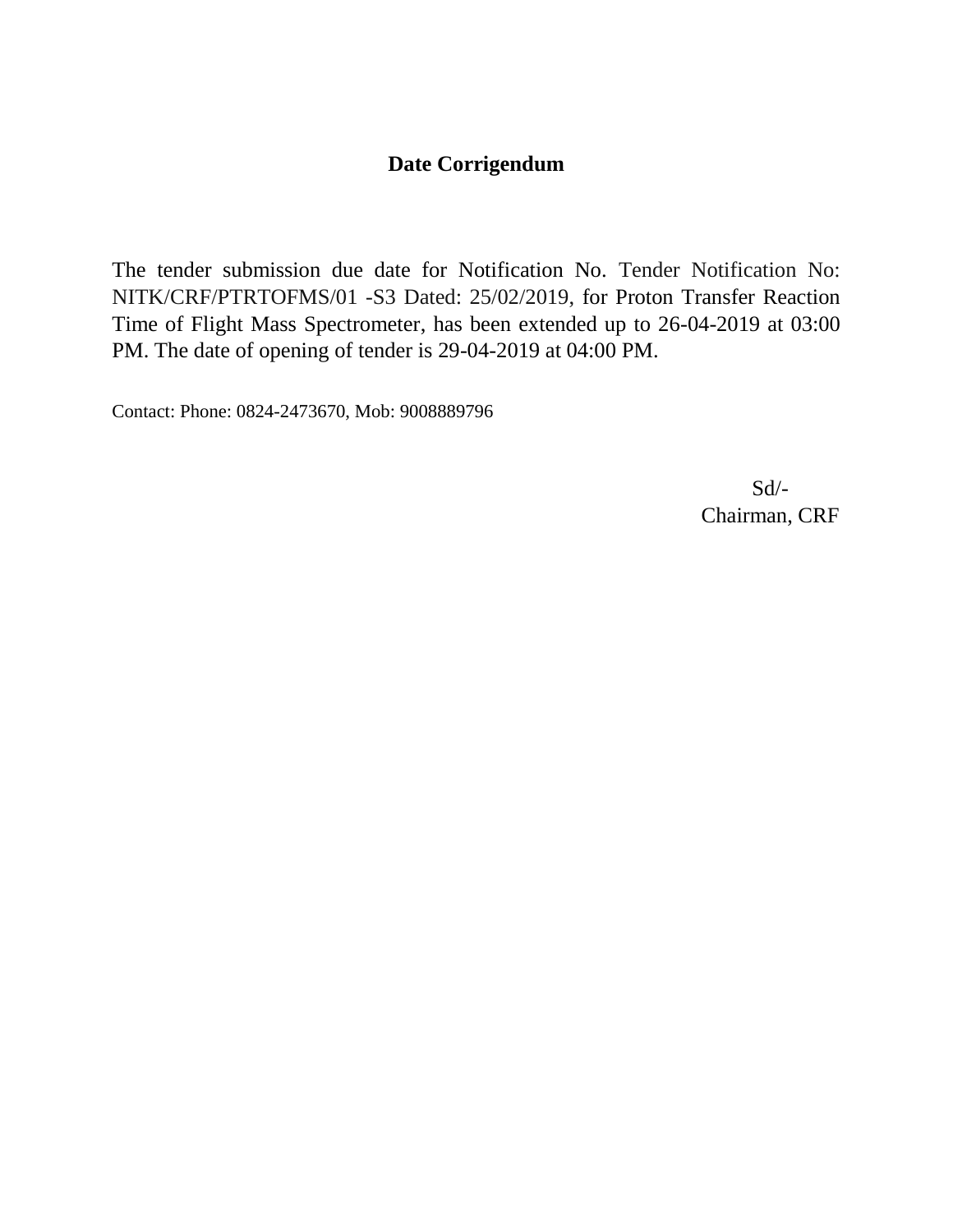# NATIONAL INSTITUTE OF TECHNOLOGY KARNATAKA, SURATHKAL

# CENTRAL RESEARCH FACILITY

POST SRINIVASNAGAR, MANGALORE – 575 025 (D K)

Phone: (0824) 2474000. Fax: (0824) 2474033

**E- mail: info@nitk.ac.in Website: http://www.nitk.ac.in**





Tender Notification No: NITK/CRF/PTRTOFMS/01 -S3Date: 25/02/2019

| <b>Name of Goods</b>                                     | : Proton Transfer Reaction Time of Flight Mass Spectrometer                                                                                                  |  |  |
|----------------------------------------------------------|--------------------------------------------------------------------------------------------------------------------------------------------------------------|--|--|
| Estimated amount put to Tender                           | : 250 Lakh Rupees                                                                                                                                            |  |  |
| $(2\%$ of estimated value) : 5 Lakh Rupees<br>EMD Amount |                                                                                                                                                              |  |  |
| Time for Supply of item                                  | : 32 weeks after release of Purchase order                                                                                                                   |  |  |
| Last Date and Time for submission of tender              | : March $25th$ , 2019 on or before 3.00pm.                                                                                                                   |  |  |
| Address for Submission of Tender:                        | Dr Vasudeva Madav,<br>Department of Mechanical Engineering,<br>NITK Surathkal,<br>Srinivasnagar PO, Mangalore-575025<br>Phone: 0824-2473651, Mob: 9343889072 |  |  |
| Date of opening of technical bid:                        | 26 <sup>th</sup> , March, 2019, 4.00 PM<br>Board Room, Main Building, NITK Surathkal                                                                         |  |  |

Page **1** of **29**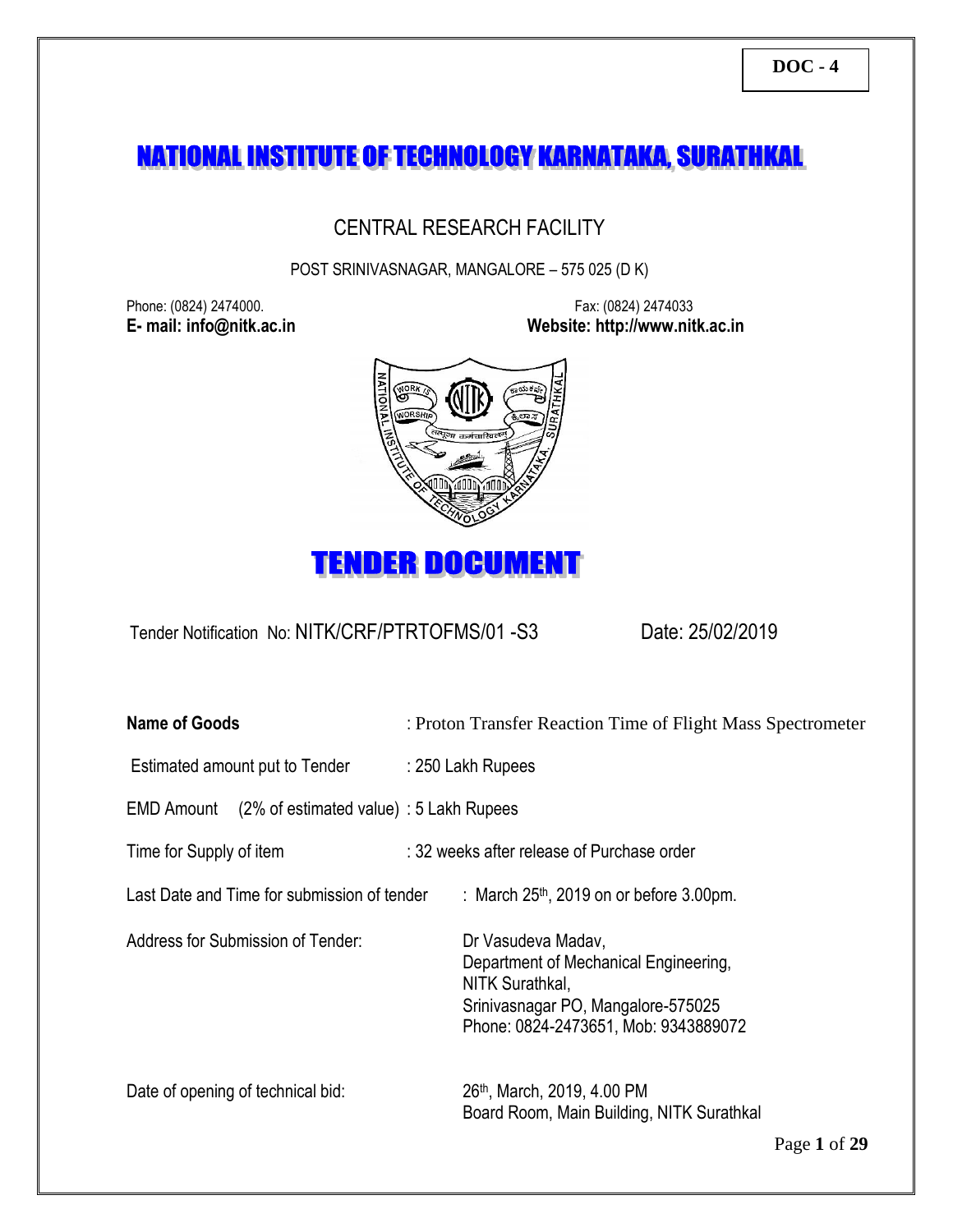

#### **NATIONAL INSTITUTE OF TECHNOLOGY KARNATAKA, SURATHKAL Central Research Facility**

POST SRINIVASNAGAR, MANGALORE – 575 025

Phone: (0824) 2474000 Fax: (0824) 2474033 E- mail: info@nitk.ac.in Website: http://www.nitk.ac.in

Tender Notification.No: NITK/CRFPTRTOFMS/ -S3<br>
Date: 25/02/2019

# **NOTICE INVITING TENDER (NIT)**

The National Institute of Technology Karnataka, Surathkal (in short – NITK, Surathkal) is an autonomous institute under Ministry of HRD Govt of India imparting Technical Education and engaged in Research Activities. It is proposed to procure equipment for Central Research Facility.

Sealed Tenders are invited for the following items in **two cover system** (i.e., Technical bid and financial bid) subject to the following terms and conditions, from the reputed manufacturers or it's authorized dealers so as to reach this office on or before scheduled date and time**.** The tender (Technical bid) will be opened on the same day if possible in the presence of bidders or their authorized agents who may choose to be present. The financial bid of only such bidders whose technical bid is accepted shall be opened on the same day or later pre-informed date.

- **1. Name of Goods :** Proton Transfer Reaction Time of Flight Mass Spectrometer
- **2. Estimated Cost : 250 Lakh Rupees**
- **3. E M D : 5 Lakh Rupees**

 **(2% of estimated value)** 

- **4**. **Time for completion of Supply after Placing Purchase Order** : 32 weeks after release of Purchase order
- **5.** Last date and time for submission of Tender : March 25<sup>th</sup>, 2019 on or before 3.00pm.

- **6. Tender to be submitted at the following address**: Dr Vasudeva Madav, Department of Mechanical Engineering, NITK Surathkal, Srinivasnagar PO, Mangalore-575025 Phone: 0824-2473651, Mob: 9343889072
- 7. **Place, Date and Time of opening of technical bid:** 26th, March, 2019, 4.00 PM Board Room, Main Building, NITK Surathkal

Note: Institute shall not be responsible for any postal delay about non-receipt /non delivery of the bids or due to the the wrong addressee.

> **Sd/ Signature of Chairman, CRF**

> > Page **2** of **29**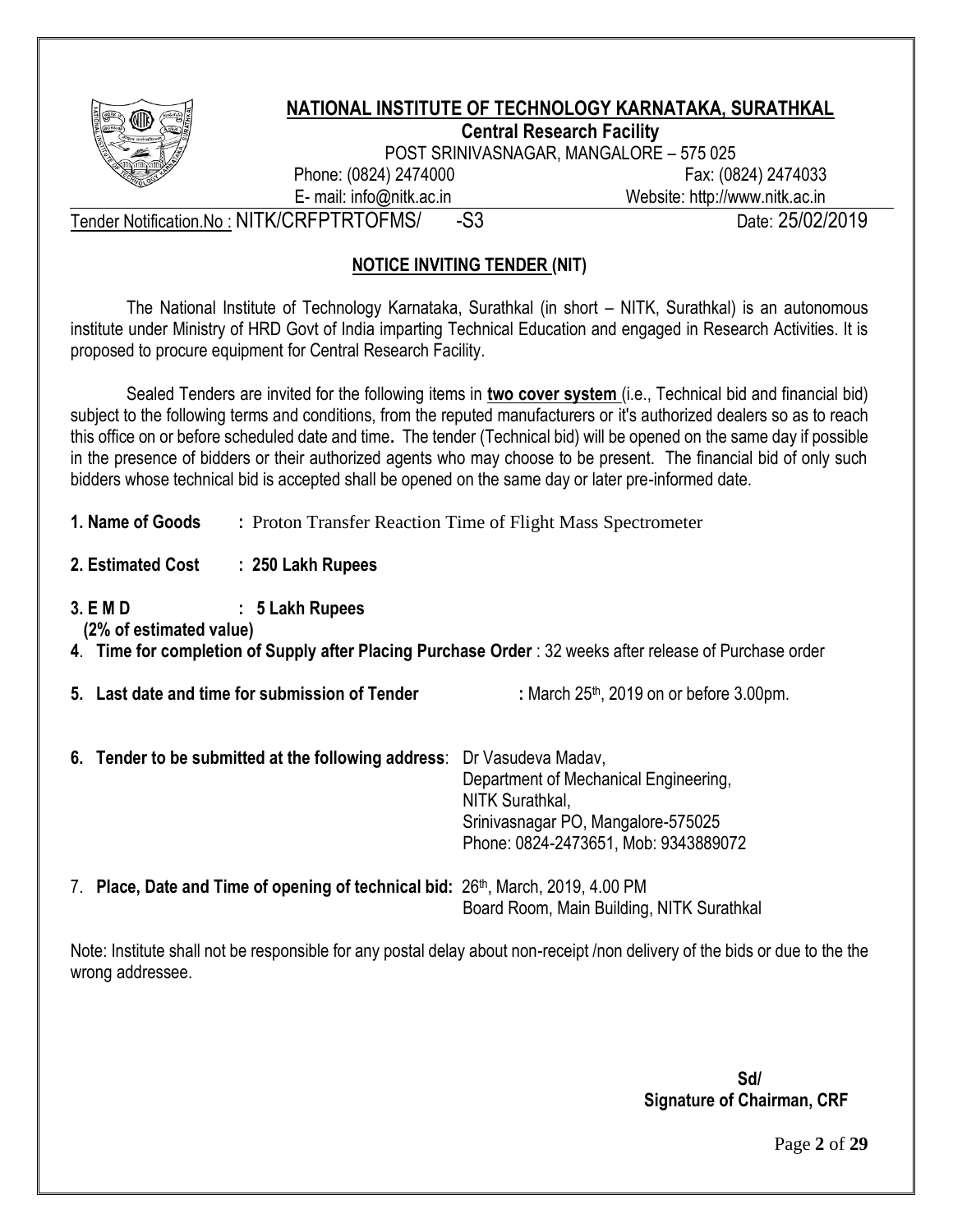## **SECTION 1: INSTRUCTION TO BIDDER (ITB)**

**1. The bid should be submitted in two cover system (sealed)-Technical Bid and Financial Bid**

**2. Technical Bid: Documents related to the Technical Bid** should be submitted in sealed envelope and duly super-scribed as "**Envelope No. 1 – Technical Bid**". Full name and address of the bidder should be mentioned on the envelope and should be addressed to The Director, NITK, Surathkal

#### **3. The Technical Bid should contain the following documents:**

- **a)** Compliance statement of specifications as per **Annexure-'A'.**
- **b)** License certificate for manufacture /supply of the item & Factory license
- **c)** Agreements / Purchase Orders / Completion certificates if any, for similar items to other Universities, Institutes, and Government Department/Undertakings/Public sectors the details of such supplies for the preceding three years should be given together with the prices eventually or finally paid with contact details of persons as per

#### **Annexure –'B'.**

**d)** List of Owner/partners of the firm and their contact numbers (Bidder Information)

- **e)** Declaration of abandoned or suspended any awarded service & Blacklist Certificate. **Annexure 'C'**
- **f)** Integrity Pact (for procurements above Rs1.0 Crore (Rs10.0 Million). **Annexure 'D'**
- **g)** Copy of GST certificate & PAN No.
- **h)** Catalog of the Product with detailed product specifications**.**
- **i)** Undertaking that the successful BIDDER agrees to give a Performance Security amounting to 10% of the purchase order value in favor of "The Director, NITK Surathkal".
- **j)** The copy of the Balance sheet, Profit & Loss A/c., Trade or Manufacturing A/c for the last 3 years should be enclosed and the turnover must be 30% of the estimated cost.
- **k)** Duly filled in checklist should be submitted along with the Technical Bid.
- **l)** Contract form given in Section 5 need to be submitted.
- **m) EMD must be i**n the form of Bank Guarantee (**ANNEXURE –G)** / Fixed Deposit Receipt / Demand Draft. It will be valid for **180 days** from the date of opening of the tender. The firm registered with MSME/NSIC as per MSME procurement policy order 2012 will be exempted from submission of EMD. Intended parties will have to give proof of registration along with their tender. EMD of the unsuccessful bidders shall be refunded without any interest at the earliest after finalization of the purchase of the concerned item.
	- i) The EMD will be returned to the BIDDERs(s) whose offer is not accepted by NITK within one month from the date of the placing of the purchase order(s) on the selected BIDDER(s).In case of the BIDDER(s) whose offer is accepted the EMD will be returned on submission of

Page **3** of **29**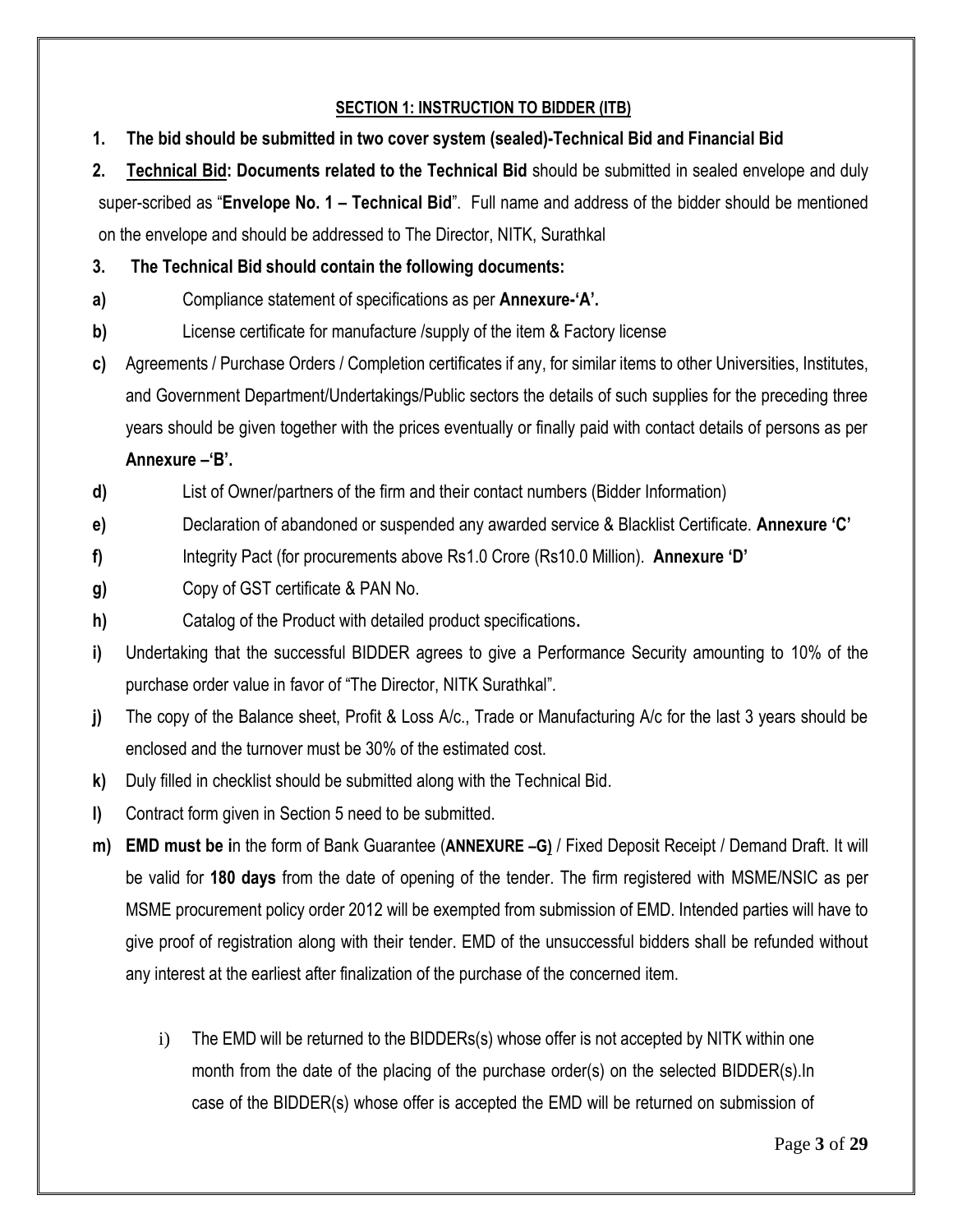Performance Security in the form of Bank Guarantee (BG). However, if the return of EMD is delayed for any reason, no interest/penalty shall be payable to the BIDDERs.

- ii) The successful BIDDER, on the award of contract/order, must send the contract/order acceptance in writing, within 15 days of award of contract/order failing which the EMD will be forfeited.
- iii) The EMD shall be forfeited in case a successful BIDDER fails to furnish the Performance Security.

**4. Financial bid :** The bidders should submit their financial bid as per the format given in Section 4 of the Notice Inviting Tender in the sealed envelope. This envelope should be duly superscribed as "**Envelope No. 2 – Financial bid".** Full name and address of the bidder should also be mentioned on the envelope and should be addressed to The Director, NITK, Surathkal

After evaluation of technical bid, the technically successful bidder shall be intimated to witness the opening of their financial bid along with date, time and venue through e-mail. Financial bid of only those bidders' will be opened who are declared "Technically Successful or Technically Responsive".

**Note that both the sealed envelopes, No. 1 and 2, should be submitted in a single sealed envelope duly superscribed with the following details. (i) Tender Notification Number (ii) "Tender for the supply of…….." (iii) Not to Open before** 

**(Date and Time)** 

**Mention "Kind Attention: Contact Person's Name and Phone Number", and submit at the address given in the Notice Inviting Tender.** 

#### **5. Bid Evaluation:**

On the due date, the Technical bids will be opened and referred to the Purchase Committee which is duly constituted by the Director, NITK. The committee will go through the technical aspects of the tender and recommend shortlisted firms. The recommendation of the committee is final and binding on all the parties. The committee may visit the manufacturing site to assess the capabilities to manufacture the tendered items as per the specifications. In case of any remarks /default noted, the EMD will be forfeited even if pre-qualified.

#### **6. Quoting of Price(s**):

a. Indian bidder should quote firm prices in Indian rupee only unless otherwise specified elsewhere in this tender. Prices quoted in any other currency shall not be considered.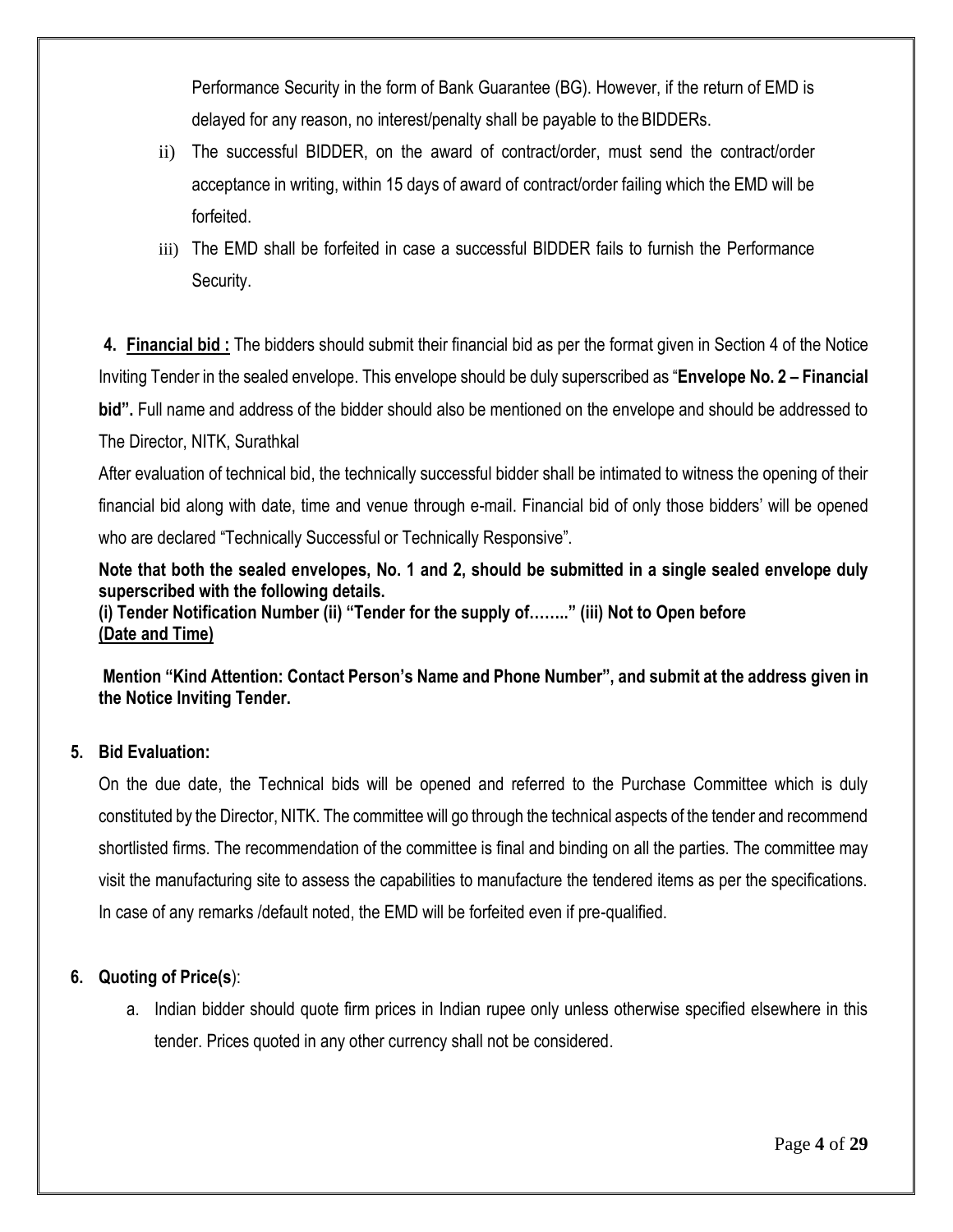- b. In case of Global Tender, Price quoted should be in Indian Rupees /US Dollar / Euro / Pound Sterling / Yen or in a currency under Reserve Bank of India's notified basket of currencies and must include delivery at NITK, Surathkal including loading/unloading.
- c. For the purpose of price evaluation, if the bid is submitted in Foreign Currency, then the bid price shall be converted to Indian Rupees as per the RBI Exchange Rate prevailing on the day of opening of the price bid.
- **7.** The Bid will be accepted only from the manufacturers (OEM) or its authorized supplier.
- **8.** The incomplete or conditional tender will be rejected.
- **9.** The Institute reserves the right to cancel at any time after acceptance of the tender with a notice. The Supplier shall have no claim to any payment of compensation or otherwise whatsoever, on account of any profit or advantage which might have derived from the execution of the supply.
- **10. Performance Security** The successful bidder shall deposit a performance security of 10% of the quoted price in the form of Bank Guarantee (**ANNEXURE -G**) / Demand Draft / Fixed Deposit Receipt of any scheduled bank drawn in favour of the **Director, NITK Surathkal, Mangalore** payable at Mangalore. In case the bidder fails to deposit the said performance Security within the stipulated period, including the extended period if any, the Earnest Money deposited by the bidder shall be forfeited automatically without any notice. Please note the following points:
	- a) Successful bidder should submit performance Security as prescribed above to the Purchase Section, NITK Surathkal, on or before 30 days from the date of issue of order acknowledgment.
	- b) Performance Security shall be for the due and faithful performance of the contract and shall remain binding, notwithstanding such variations, alterations for extensions of time as may be made, given, conceded or agreed to between the successful bidder and the purchaser under the terms and conditions of acceptance to tender.
	- c) The successful bidder is entirely responsible for the due performance of the contract in all respects according to the terms and conditions of the tender.
	- d) The validity of the Performance Security must cover the warranty period plus two months.
	- e) In case of imported goods, the Indian agent has to furnish Performance Bank Guarantee in Indian Rupees only from Scheduled Bank.
- **11. The validity of bids:** The rate quoted should be valid for a minimum of 180 days. No claim for escalation of the rate will be considered after opening the Tender.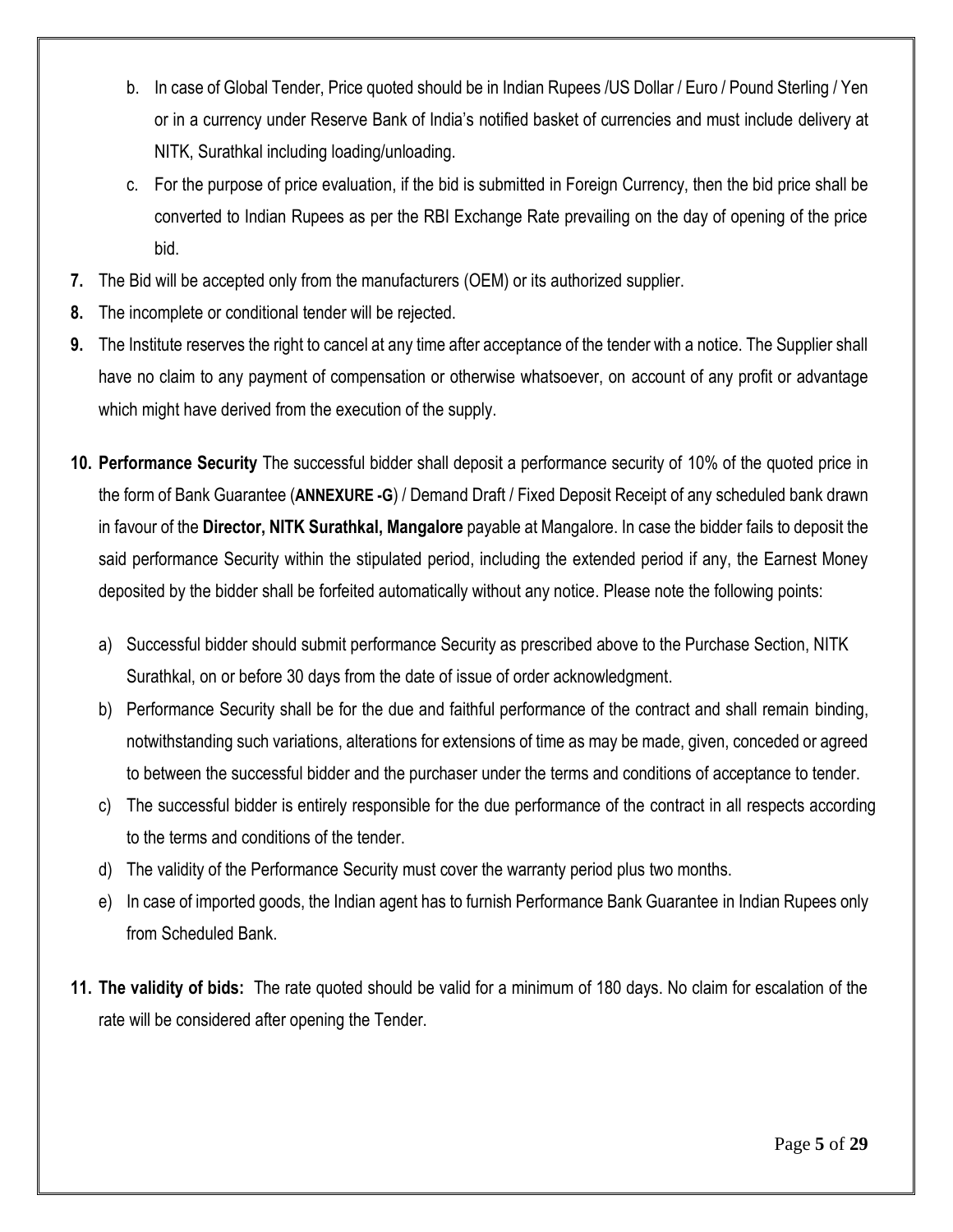- **12.** Warranty / Guarantee & On-site skill support: On-site comprehensive warranty will be effective from the date of successful installation and commissioning. The OEMs/Authorized Distributors and Dealers must attach a certificate of sales and service facilities, escalation support for on-call service or station engineer etc.
- **13. Imports**: In case, equipment is to be imported, the Indian agent should furnish authorization certificate by the principles abroad for submission of the bid in response to this Notice Inviting Tender.
- **14. Clarification of Tender Document:** A prospective bidder requiring any clarification of the Tender Document may communicate to the contact person given in this notice inviting tender. The contact person will respond to any request for clarification for the Tender Document received not later than 5 working days prior to the last date for the receipt of bids.
- **15. Amendment of Tender document:** At any time prior to the last date for receipt of bids, Institute may for any reason, whether at its own initiative or in response to a clarification requested by a prospective bidder, modify the Tender document by an amendment. Further, Institute may at its own discretion extend the last date for the receipt of bids.
- **16.** The bids shall be written in English language and any information printed in another language shall be accompanied by an English translation, in which case for the purpose of interpretation of the bid, the English translation shall govern.
- **17.** The Institute reserves the right of accepting any bid other than the lowest or even rejecting all the bids. The decision of the Purchase Committee is final in all matters of tender and purchase.

#### **18. Cancellation of Tender:**

Notwithstanding anything specified in this tender document, NITK Surathkal in its sole discretion, unconditionally and without having to assign any reasons, reserves the rights:

- a) To accept OR reject lowest tender or any other tender or all the tenders.
- b) To accept any tender in full or in part.
- c) To reject the tender offer not conforming to the terms of the tender.
- d) To give purchase preference to Public Sector undertakings when applicable as per Govt. Policy/ Guidelines.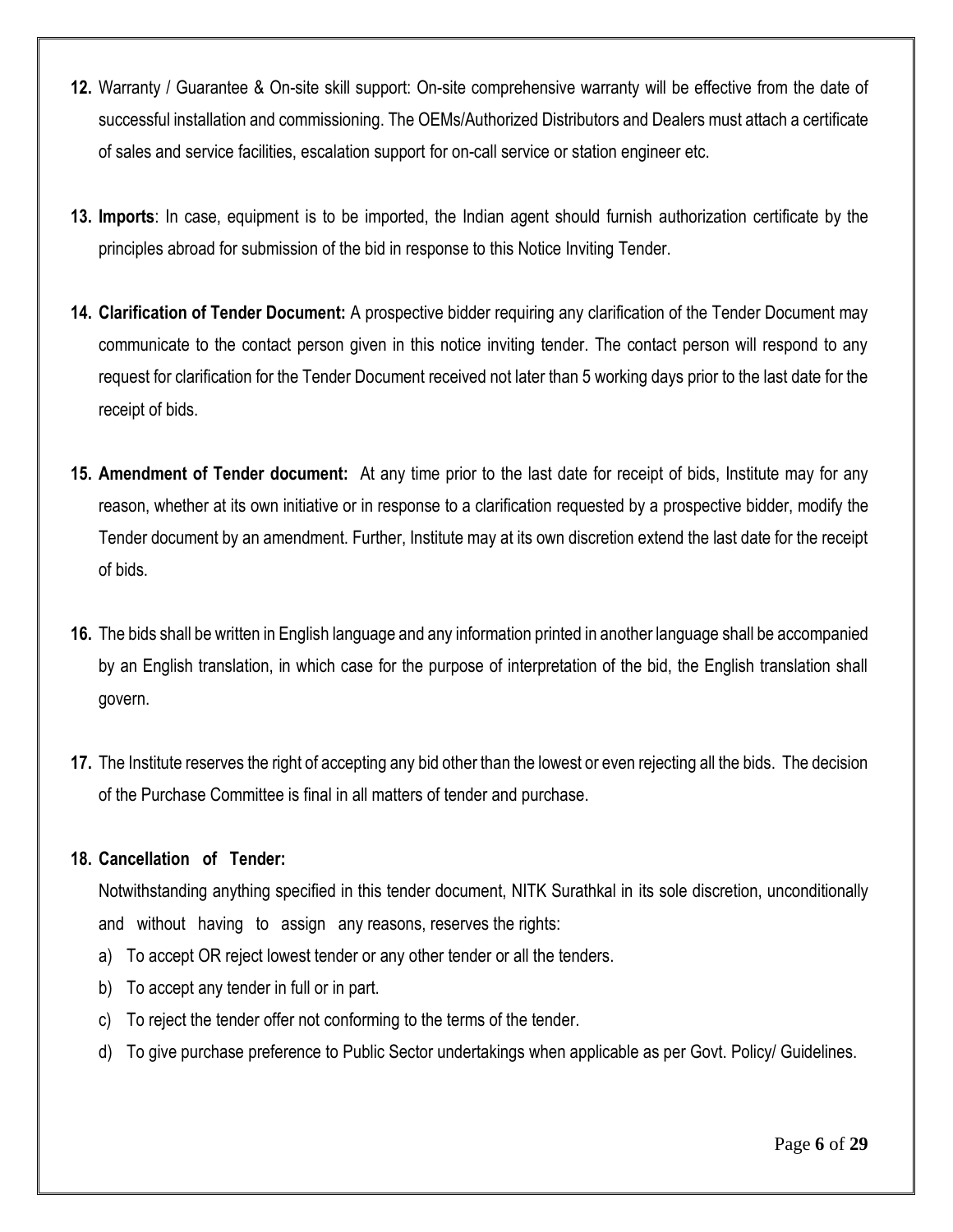- **19. Delivery Period**: The Delivery Period/Time shall be deemed to be the essence of the Contract and delivery must be completed not later than such date(s). If the Supplier does not perform its obligations within the Delivery Period/Date mentioned in the Contract, the same would constitute the breach of the Contract and the Institute shall have the right to cancel or withdraw the Contract for the unsupplied portion after the expiry of the original or extended delivery date or period stipulated in the Contract. Such cancellation of contract on account of non performance by the Supplier would entitle the Buyer to forfeit the EMD / Performance Security besides other actions such as debarment from the Institute as per GFR 2017.
- **20. Liquidated Damages:** Timely delivery is the essence of contract and hence if the Supplier fails to deliver Goods within the original/extended delivery period(s) specified in the contract, the Institute will be entitled to deduct/recover the Liquidated Damages for the delay, unless covered under Force Majeure conditions aforesaid, **@ 1% per week or part of the week of delayed period** as pre-estimated damages not exceeding 5% of the contract value without any controversy/dispute of any sort whatsoever.

#### **21. Terms of Payment:**

- a. Payment within 30 days from the date of delivery and & Acceptance Certificate of concerned Department / Section / Purchase Section.
- b. Payment shall be made by Cheque or such other mode / electronic fund transfer offered by the Bank. NITK, Surathkal will not pay advance payment to party. Any request for Advance payment will be rejected summarily. In case if it is necessary, the advance payment will be paid strictly against Bank Guarantee only.
- c. Payment will be made by Standard Payment terms and conditions of NITK, Surathkal as per tender document only. Any request for a change in payment terms and conditions will not be accepted.
- d. If the above conditions are not acceptable then tender will be rejected.
- **22.** Bidders are advised to inspect and examine the site and its surroundings and satisfy themselves before submitting their bid as to the nature of the installation site, the means of access to the site and in general shall themselves obtain all necessary information as to risks, contingencies and other circumstances which may influence or affect their tender. A bidder shall be deemed to have full knowledge of the site whether he inspects it or not and no extra charges consequent on any misunderstanding or otherwise shall be allowed. Submission of a bid by a bidder implies that he has read this notice and all other contract documents and has made himself aware of the scope and specifications of the installation to be done and local conditions and other factors having a bearing on the execution of the bid.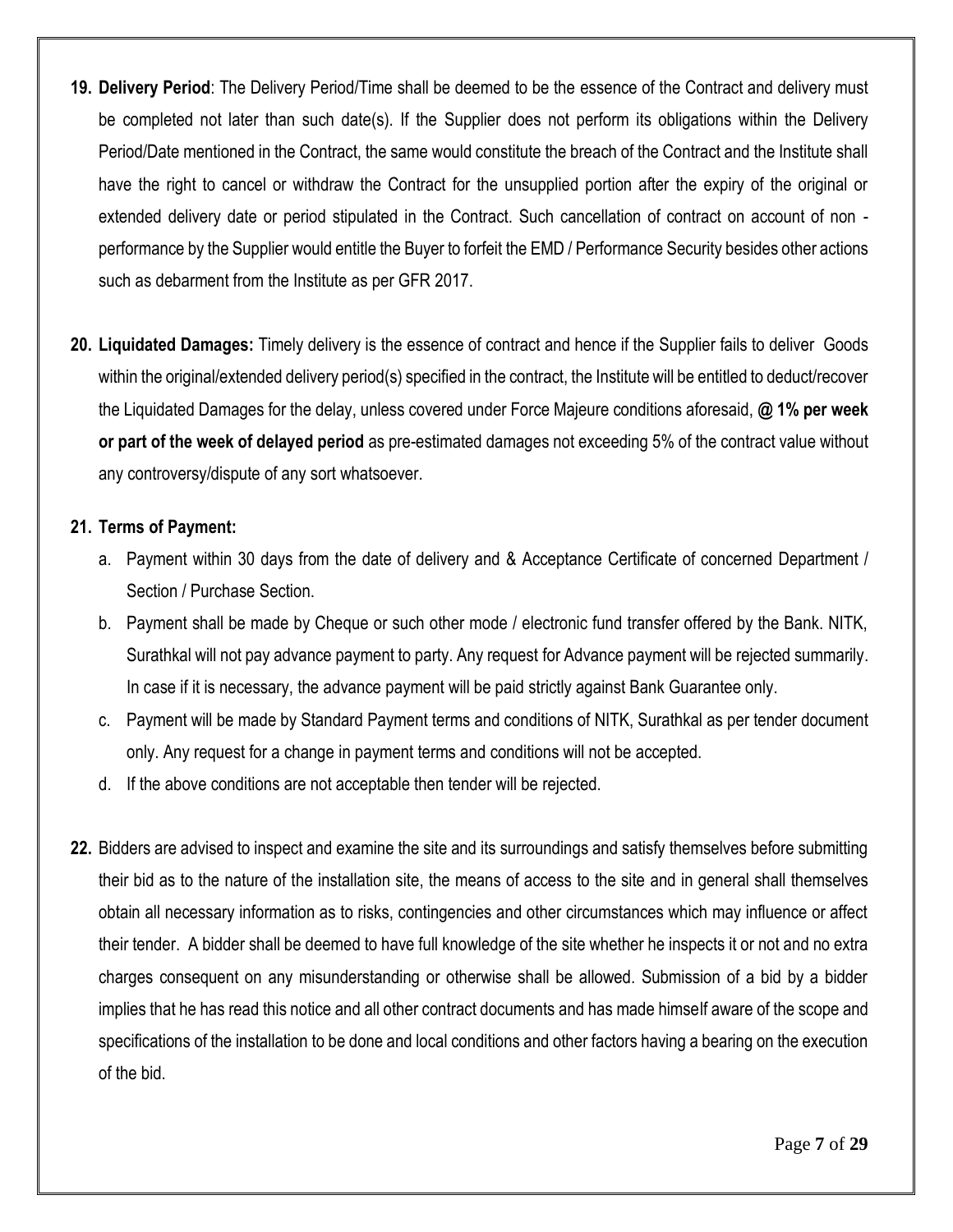- **23.** If there are varying or conflicting provisions made in any one document forming part of the contract, the Accepting Authority shall be the deciding authority with regard to the intention of the document and his decision shall be final and binding on the bidder.
- **24.** The rate quoted by the bidder **shall be firm throughout the contract** period and there shall be no revision of the rates for any reasons whatsoever. It should be clearly understood that any claim for changes will not be entertained in any case once the bids are opened.
- **25. One bid per bidder**: Each bidder shall submit only one bid either by himself or by representing a firm.
- **26. Cost of bid**: The bidder shall bear all costs associated with the preparation and submission of his bid. The Institute in no case shall be responsible or liable for those costs.
- **27.** The bidder shall not make or cause for any alteration, erasure or obliteration to the text of the tender document.
- **28.** The Institute will declare a bidder ineligible, either indefinitely or for a specified period of time, at the sole discretion of the Institute, for the award of contract/ participating in any other tender, if at any time the Institute determines that he has furnished false information/ engaged in corrupt or fraudulent practices.
- **29.** If any overpayment is detected as a result of the post-payment audit, it shall be recovered by the Institute from the Supplier out of his Performance Security.
- **30. Determination of successful bidder**: The technically qualified bidder whose offer is evaluated as the **lowest total bid** shall be the successful bidder subject to its meeting the statutory requirements.
- **31. Price variation:** The rate quoted by the bidder shall be firm throughout the contract period. No price variation clause is applicable to this contract.

# **32. CANVASSING:**

- a) Canvassing in connection with tenders is strictly prohibited and the Tenders submitted by the Tenderers who resort to canvassing shall be liable to rejection.
- b) Subject to the provisions concerning clarification of Bids, no Bidder shall contact the purchase committee on any matter relating to its bid from the time of the bid opening up to the time that the contract is awarded.
- c) Any effort by the Bidder or Bidder's representative however described to influence the purchase committee in any way concerning scrutiny, consideration, evaluation of the Bid(s) or decision concerning award of contract shall entail rejection of Bid and action against the bidder as deemed fit.
- d) The purchase committee will deal with the Bidder on a Principal basis, without involvement in any manner in India or abroad of any agent or consultant or associate or other person howsoever described.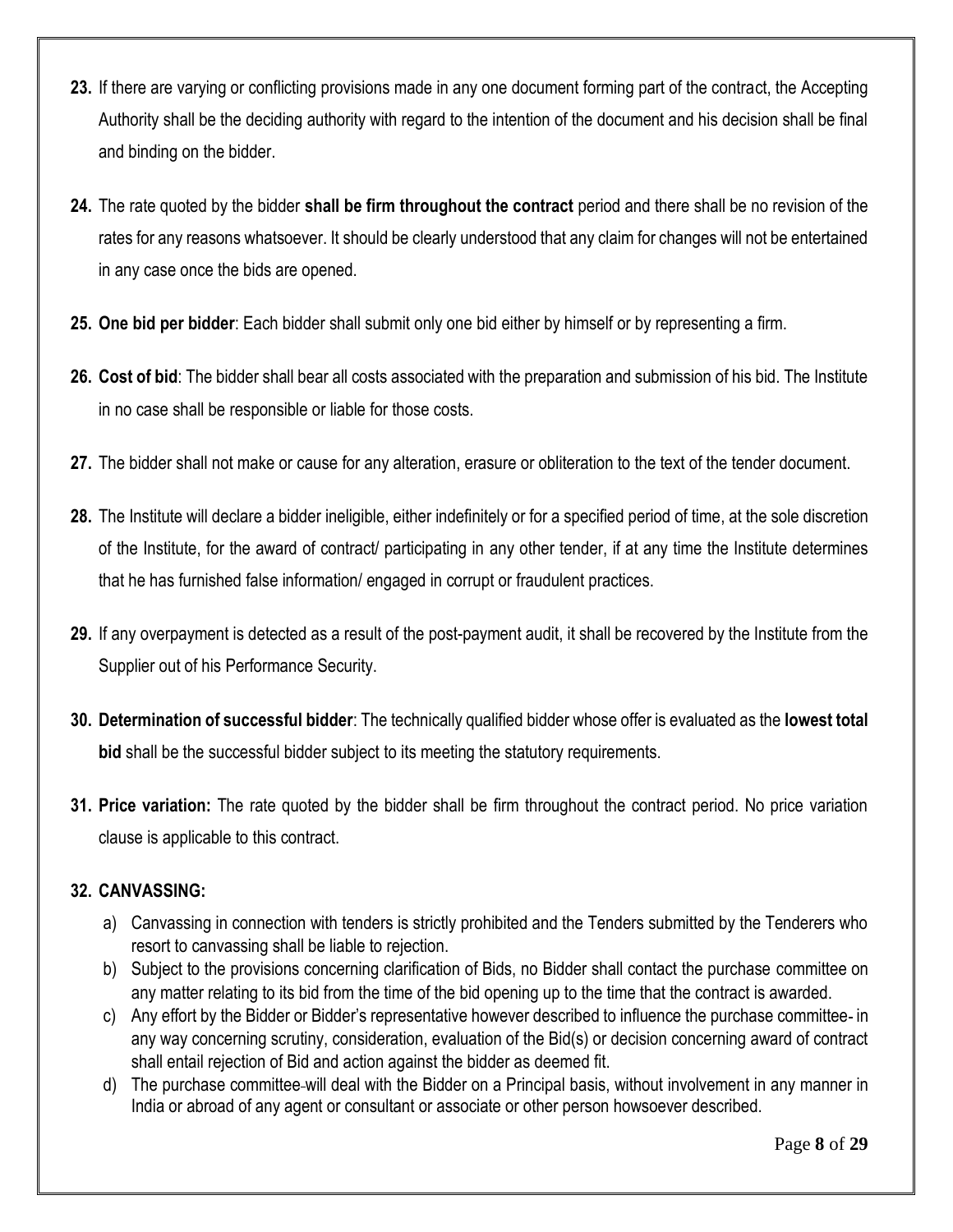# **33. LATE BIDS:**

- a) Any bid received on or before specified time and date (including any extension(s) thereof) will be accepted and late submission of the bids will be declared as "Late" and shall be rejected.
- b) Unopened "Late Bid" shall be returned to the bidder in due course.

**34. Legal Matter:** All Domestic and International disputes are subject to Mangalore Jurisdiction only.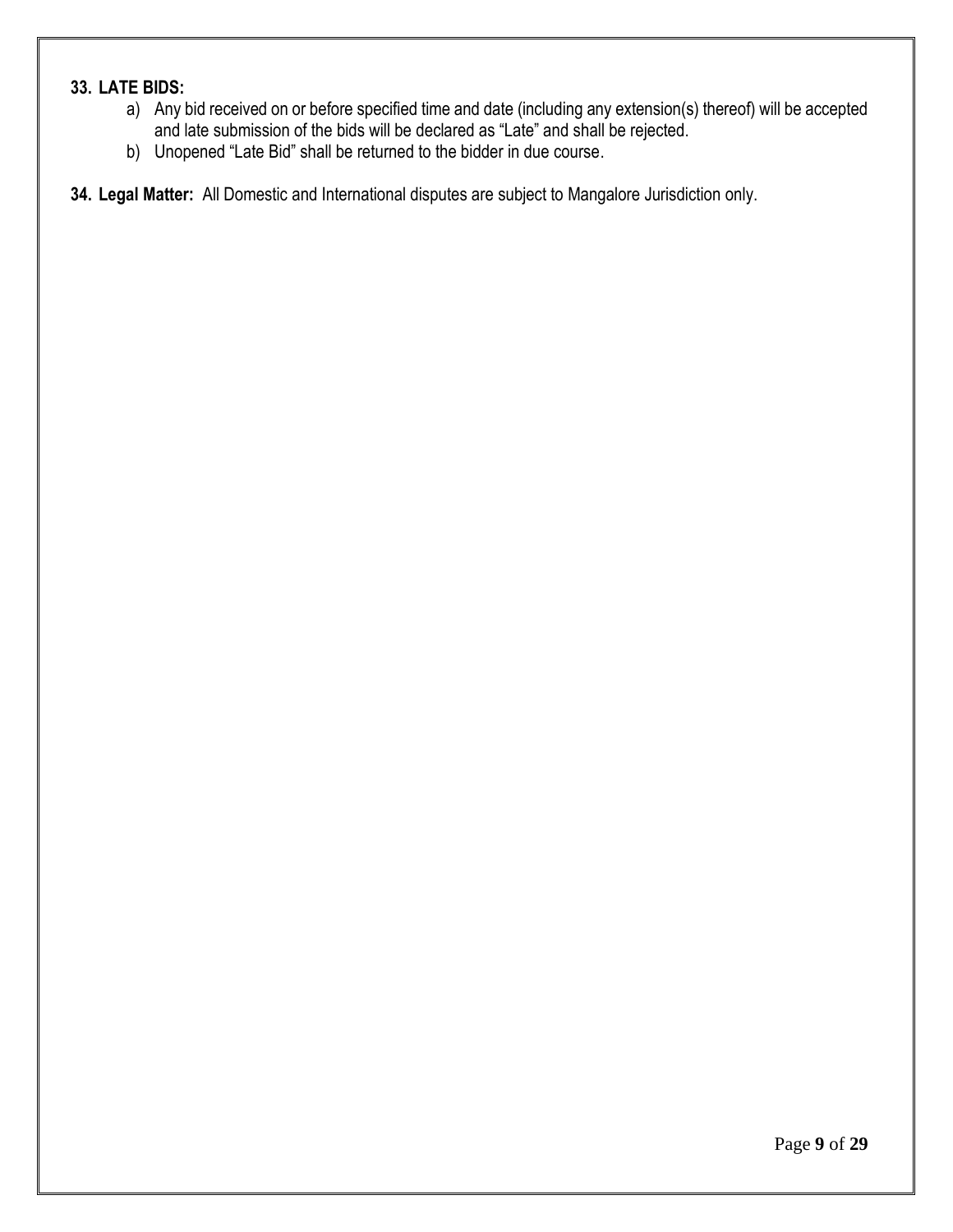## **SECTION 2: CONDITIONS OF CONTRACT.**

- 1. The rate quoted should be FOR NITK, Surathkal for Indian supplier.
- 2. In case of import CIF rates should be quoted. All components of expenditure to arrive by air at Bangalore need to be explicitly specified. If shipped by sea, nearest sea port is Mangalore/Chennai. In both cases, the item should be landed at NITK Surathkal and this responsibility is with the bidder.
- 3. The institute is eligible for customs duty / GST exemption.
- 4. The rate quoted should be on per unit basis. Taxes and other charges should be quoted separately, considering exemptions, if any.
- 5. Rate quoted should be inclusive of Testing, Commissioning and Installation of Equipment and Training.
- 6. **Payment:** No advance payment will be made. Payment will be made only after the supply of the item in good and satisfactory condition and receipt of performance security by supplier. **In case of Imports, the payment will be made through LC. Performance security needs to be submitted at the time of LC commitment.**
- 7. Guarantee and Warranty period should be specified for the complete period conforming to the section 3 of this tender document.
- 8. Period requirement for the supply and installation of Equipment should be specified conforming to the Section 3 of this tender document.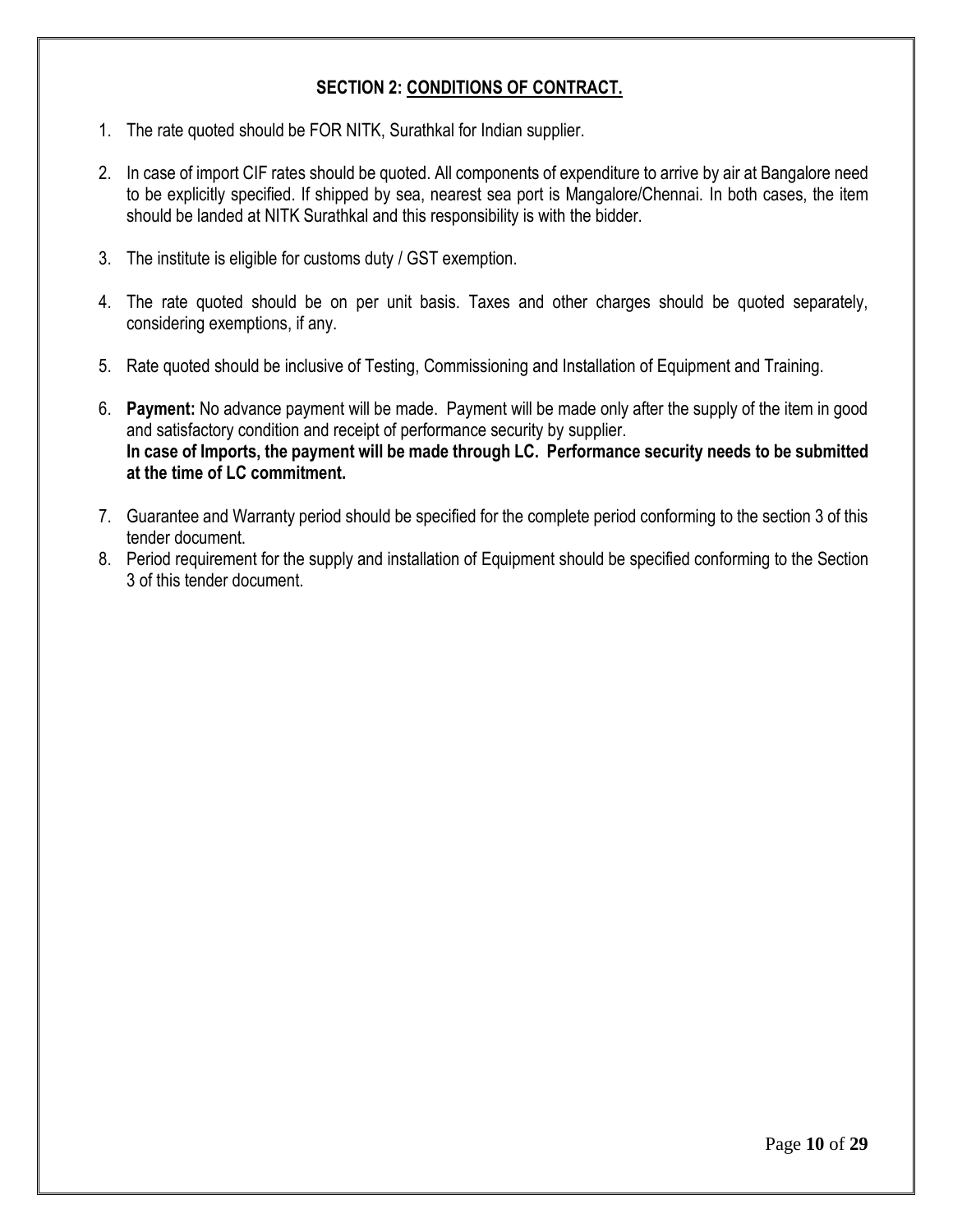# **SECTION 3: SCHEDULE OF REQUIREMENTS, SPECIFICATIONS AND ALLIED DETAILS**

| Item(s) Name to be Procured                                                                             | : Proton Transfer Reaction Time of Flight Mass Spectrometer |
|---------------------------------------------------------------------------------------------------------|-------------------------------------------------------------|
| Type (Equipment / Software / Furniture / Others) : Equipment                                            |                                                             |
| Brief Specifications of the Item(s)<br>(Attach Additional Sheet if necessary)                           | : Please find in Annexure-H                                 |
| Quantity                                                                                                | :01                                                         |
| Any other details / requirement                                                                         | : Please find in Annexure-H                                 |
| Warranty Period (in months)                                                                             | : Three Years                                               |
| Delivery Schedule expected<br>after release of Purchase order<br>(in Weeks)                             | $: 32$ weeks                                                |
| <b>EMD</b><br>(2% of estimated value)                                                                   | : 5 Lakh Rupees                                             |
| Performance Security to be given<br>by Successful Bidder after release of<br>Purchase Order (in Rupees) | : 10% of the purchase order value.                          |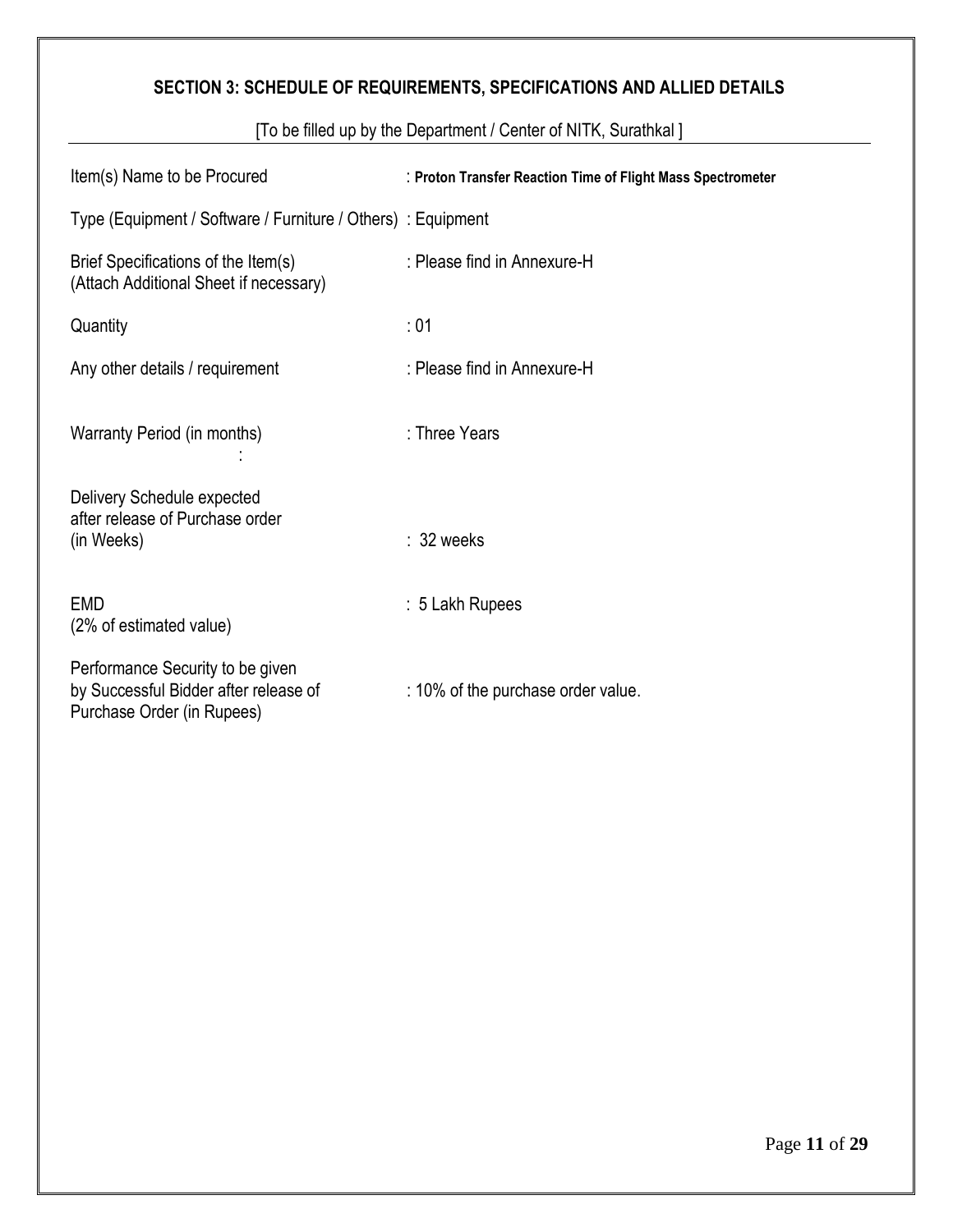

# **NATIONAL INSTITUTE OF TECHNOLOGY KARNATAKA, SURATHKAL**

# **SECTION 4 - PRICE BID (for indigenous Supplies)**

[ To be used by the bidder for submission of the bid]

Reference Number: Date: Date: Date: Date: Date: Date: Date: Date: Date: Date: Date: Date: Date: Date: Date: Date: Date: Date: Date: Date: Date: Date: Date: Date: Date: Date: Date: Date: Date: Date: Date: Date: Date: Date:

| I S.<br>No. | Description of the Item<br>and Specification | Qty. in Units | Unit Price (Rs.) | Discount % | Excise/Customs   GST (%)<br>Duty % | Other charges<br>if any (please<br>specify details) | <b>Total Price</b><br>(Rs.) |
|-------------|----------------------------------------------|---------------|------------------|------------|------------------------------------|-----------------------------------------------------|-----------------------------|
|             |                                              |               |                  |            |                                    |                                                     |                             |
|             |                                              |               |                  |            |                                    |                                                     |                             |

1. Delivery Mode: Delivery at NITK Surathkal, at the site only.

Total Bid Price in the above column should be inclusive of all taxes and levies transport, loading, unloading etc.

Delivery Period:.................. days.

Validity Date: Minimum 180 days from the date of submission of quotation/ tender.

2. Payment Term: Payment within 30 days from the date submission of bill Acceptance Certificate to concerned Dept./ Sect.

# 3. a) AMC Charges after warranty period :

b) Comprehensive AMC charges after warranty period :

Price Bids will be compared considering 3 a) or b). NITK reserves the right to consider 3 a) or 3 b) for price comparison.

PAN No. : ..................................................................................................

GST Registration No. : .........................................................................

Seal and Signature:...................................................................................................

Name & Business Address:.......................................................................................

**Note: Price Bid should be submitted in given format only.** For additional information/extra items above format may be typed and used. Place:

Date: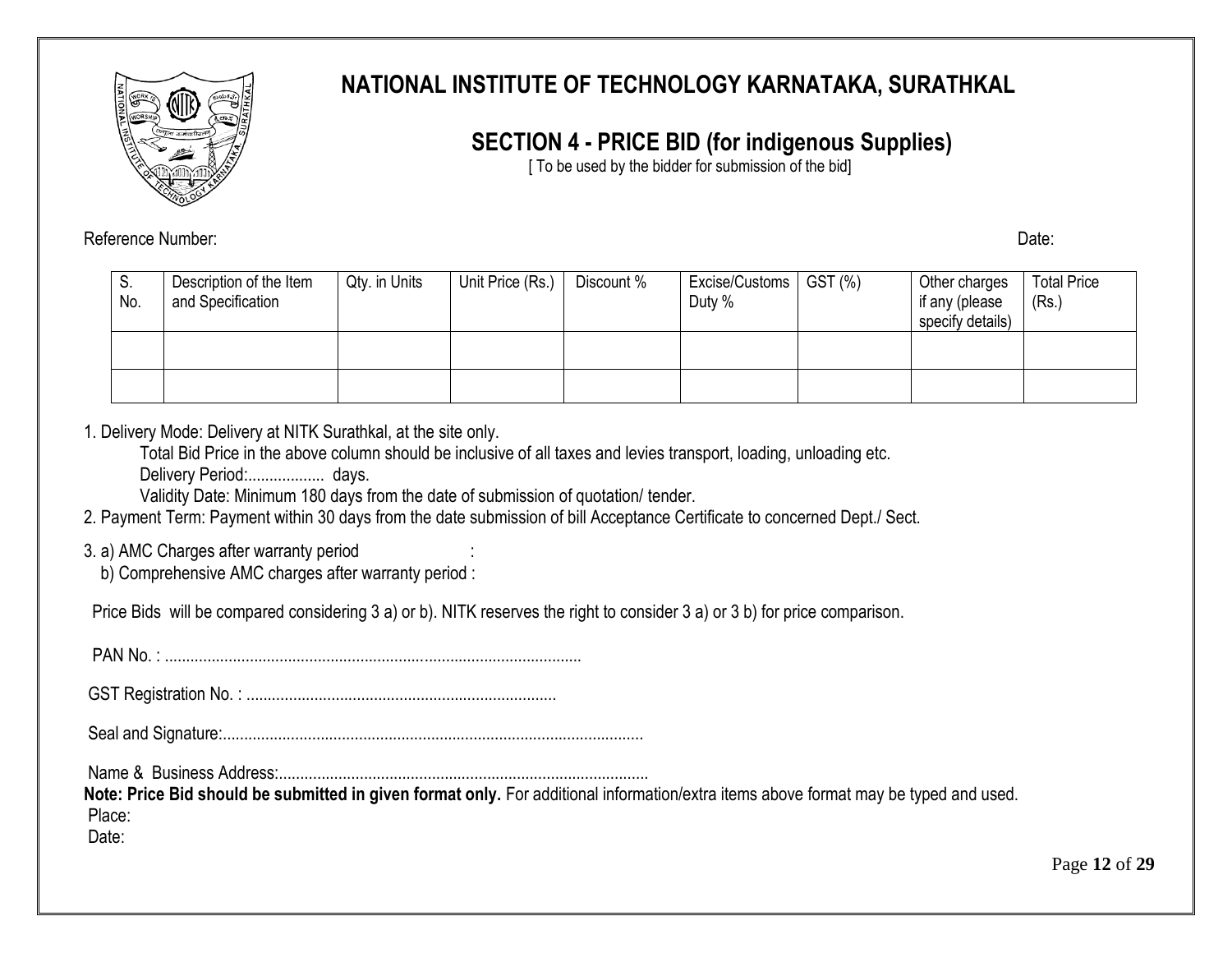

Reference Number: Date: Date: Date: Date: Date: Date: Date: Date: Date: Date: Date: Date: Date: Date: Date: Date: Date: Date: Date: Date: Date: Date: Date: Date: Date: Date: Date: Date: Date: Date: Date: Date: Date: Date:

# **NATIONAL INSTITUTE OF TECHNOLOGY KARNATAKA, SURATHKAL**

# **SECTION 4 - PRICE BID (for Imported Supplies)**

[ To be used by the bidder for submission of the bid]

| S.<br>No.                                                                                                                                     | <b>Description of Items &amp; Specifications</b>                        | <b>HSN/SAC</b><br>Code | Quantity<br>in Units | <b>IGST %</b> | Price basis (CIF) | <b>Total Bid Price</b> |
|-----------------------------------------------------------------------------------------------------------------------------------------------|-------------------------------------------------------------------------|------------------------|----------------------|---------------|-------------------|------------------------|
|                                                                                                                                               |                                                                         |                        |                      |               |                   |                        |
|                                                                                                                                               |                                                                         |                        |                      |               |                   |                        |
|                                                                                                                                               | <b>Installation and Commissioning Charges</b><br>(if any, quote in INR) |                        |                      |               |                   |                        |
|                                                                                                                                               | <b>Agency Commission</b> (if any quote in %)                            |                        |                      |               |                   |                        |
|                                                                                                                                               | <b>Other Charges (please specify details)</b>                           |                        |                      |               |                   |                        |
| <b>Grand Total</b><br>$\#$ LION Order Hence when $\Lambda$ Orders of Neuron details Orders and $\#$ OAO Order Original Assembly of Orders and |                                                                         |                        |                      |               |                   |                        |

# HSN Code: Harmonised System of Nomenclature Code no. and # SAC Code: Service Accounting Code no.

- 2. Validity Date: Minimum 180 days from the date of submission of quotation/ tender.
- 3. a) AMC Charges after warranty period :
	- b) Comprehensive AMC charges after warranty period:

Price Bids will be compared considering 3 a) or b). NITK reserves the right to consider 3 a) or 3 b) for price comparison.

1.Validity of the bid: 180 days from the date of submission of the quotation or tender.

2.Mode of Shipment: \_\_\_\_\_\_\_\_\_\_\_\_\_\_\_\_\_\_\_\_\_\_\_\_\_\_

3.Port of Shipment: \_\_\_\_\_\_\_\_\_\_\_\_\_\_\_\_\_\_\_\_\_\_\_\_\_\_\_

Place:

Date: **Signature and Seal of the Bidder**

Page **13** of **29**

<sup>1.</sup> Delivery Period:..................... days.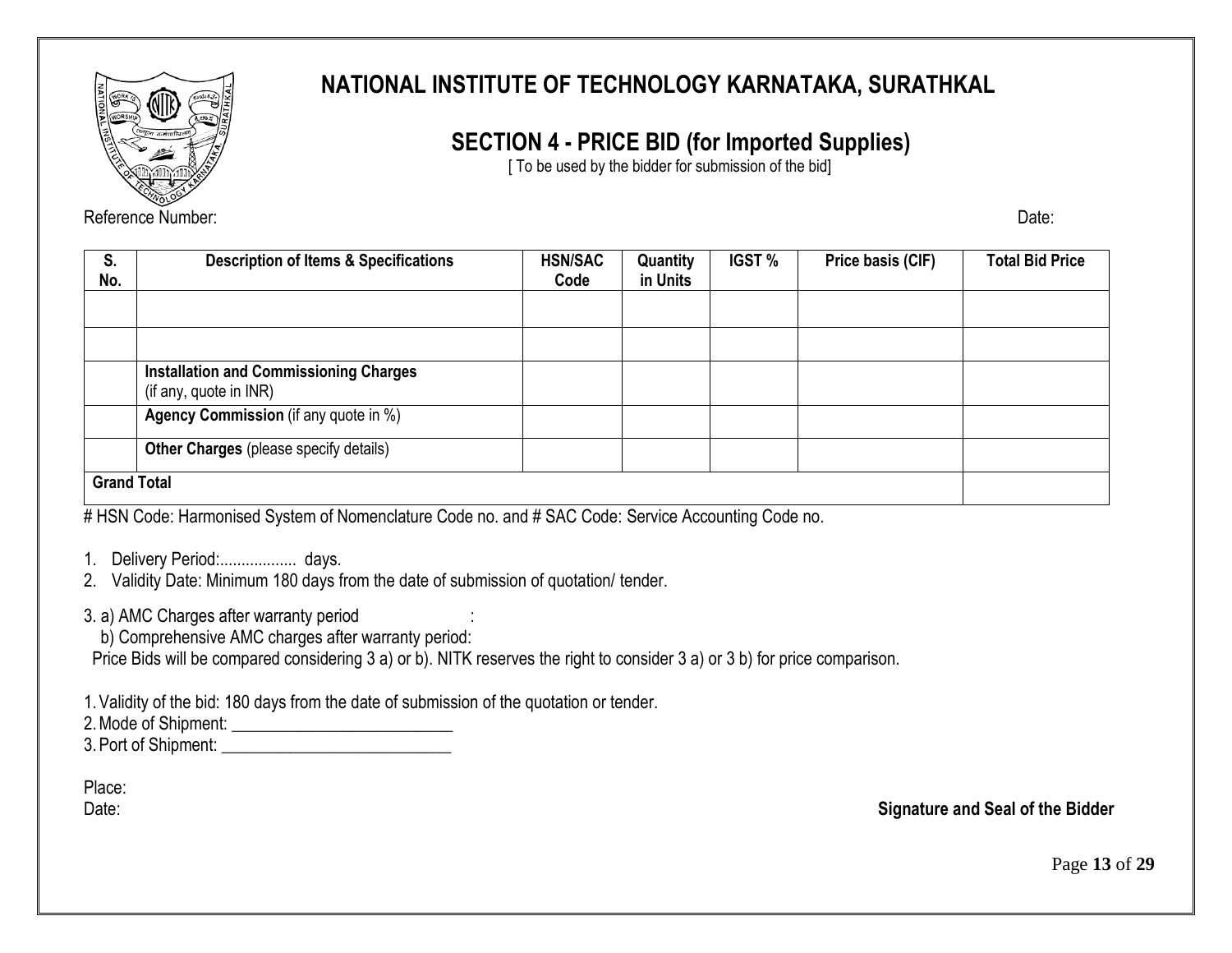# **SECTION 5: CONTRACT FORM**

[To be provided by the bidder in the business letter head]

| 1. | (Name of the Supplier's Firm) hereby abide to deliver by the delivery schedule mentioned in section 3 tender<br>document for supply of the items if the purchase order is awarded. |  |  |  |  |  |
|----|------------------------------------------------------------------------------------------------------------------------------------------------------------------------------------|--|--|--|--|--|
| 2. | The item will be supplied conforming to the specifications stated in the tender document without any defect and<br>deviations.                                                     |  |  |  |  |  |
| 3. | Warranty will be given for the period mentioned in the tender document and service will be rendered to the<br>satisfaction of NITK, Surathkal during this period.                  |  |  |  |  |  |
|    |                                                                                                                                                                                    |  |  |  |  |  |
|    | Name and Designation: Name and Designation:                                                                                                                                        |  |  |  |  |  |
|    | <b>Business Address</b>                                                                                                                                                            |  |  |  |  |  |

**Date:**

**Place: Seal of the Bidder's Firm**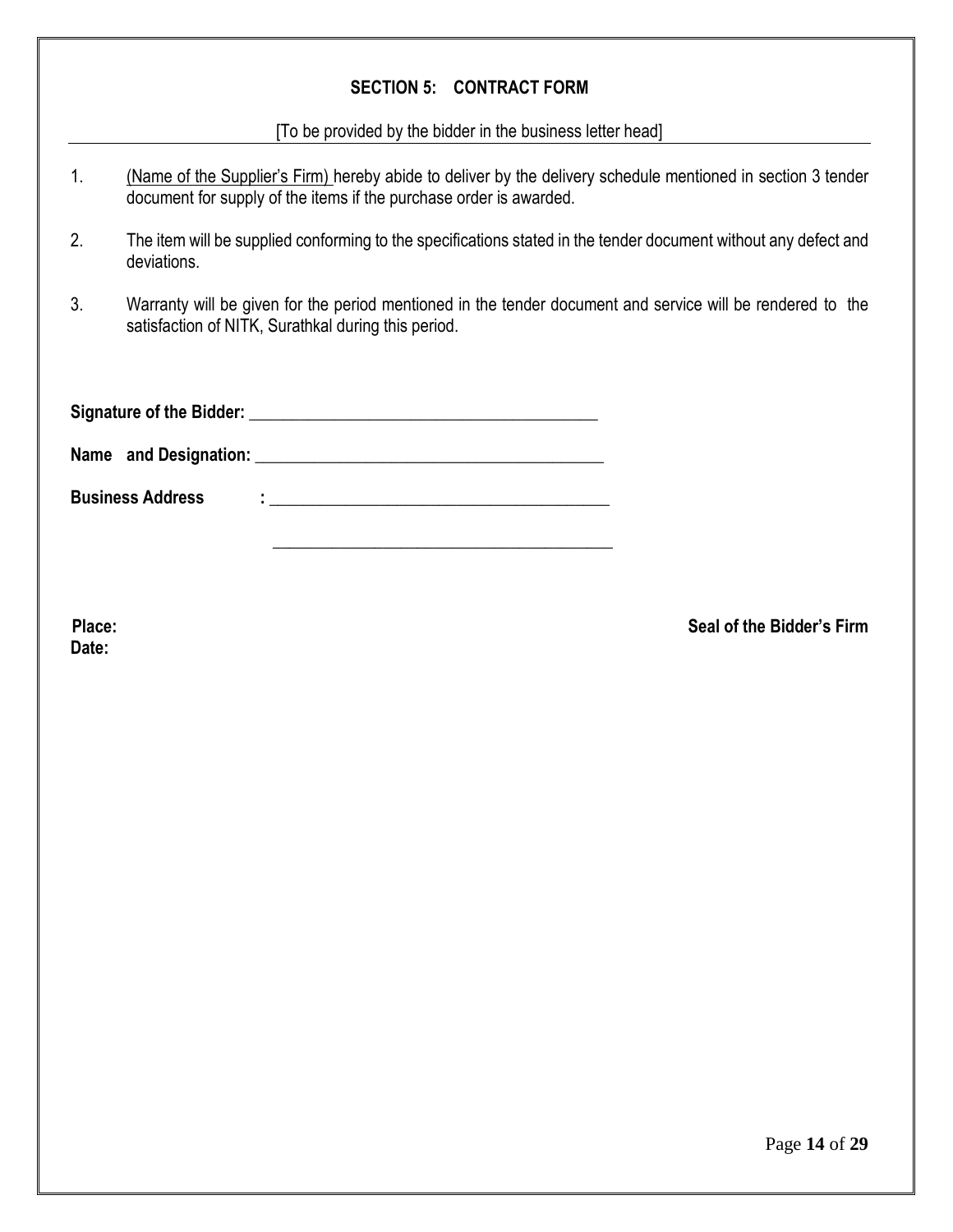# **ANNEXURE – A**

# **Compliance Statement of Specifications**

| S.No. | Name of<br>specification/Part/Accessories<br>of tender enquiry | Specifications of the quoted Model / Item | <b>Compliance Whether YES or</b><br><b>NO</b> | Deviations if any to be indicated<br>in unambiguous terms |
|-------|----------------------------------------------------------------|-------------------------------------------|-----------------------------------------------|-----------------------------------------------------------|
|       |                                                                |                                           |                                               |                                                           |
|       |                                                                |                                           |                                               |                                                           |
|       |                                                                |                                           |                                               |                                                           |
|       |                                                                |                                           |                                               |                                                           |
|       |                                                                |                                           |                                               |                                                           |
|       |                                                                |                                           |                                               |                                                           |
|       |                                                                |                                           |                                               |                                                           |
|       |                                                                |                                           |                                               |                                                           |
|       |                                                                |                                           |                                               |                                                           |
|       |                                                                |                                           |                                               |                                                           |

**Signature and Seal of the Bidder**

Page **15** of **29**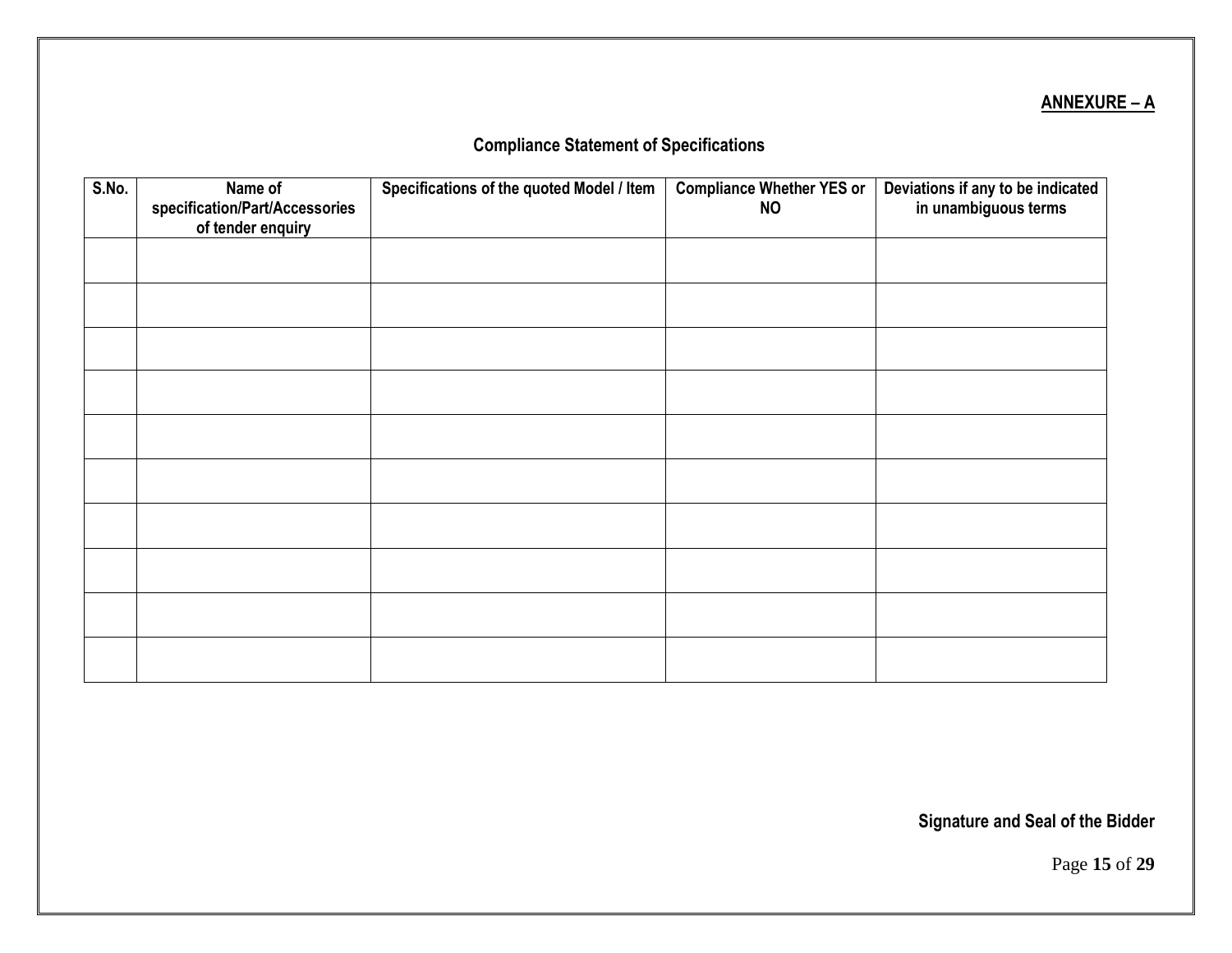# **ANNEXURE – B**

# **Previous Supply Orders Executed**

**Name of the firm: \_\_\_\_\_\_\_\_\_\_\_\_\_\_\_\_\_\_\_\_\_\_\_\_\_\_**

| Order<br>placed by<br>[Full<br>address of<br>the<br>purchaser] | Order No. and<br>Date | Order<br>Value | <b>Specified</b><br><b>Delivery</b><br><b>Date</b> | Actual<br><b>Delivery</b><br>Date | <b>Remarks indicating</b><br>reasons for late delivery, if<br>any and justification for<br>the price difference of their<br>supply order and those<br>quoted to us | Has the equipment<br>been installed<br>satisfactorily? | Contact person along with<br>telephone, mobile number, fax, and<br>E-mail address |
|----------------------------------------------------------------|-----------------------|----------------|----------------------------------------------------|-----------------------------------|--------------------------------------------------------------------------------------------------------------------------------------------------------------------|--------------------------------------------------------|-----------------------------------------------------------------------------------|
|                                                                |                       |                |                                                    |                                   |                                                                                                                                                                    |                                                        |                                                                                   |
|                                                                |                       |                |                                                    |                                   |                                                                                                                                                                    |                                                        |                                                                                   |
|                                                                |                       |                |                                                    |                                   |                                                                                                                                                                    |                                                        |                                                                                   |
|                                                                |                       |                |                                                    |                                   |                                                                                                                                                                    |                                                        |                                                                                   |
|                                                                |                       |                |                                                    |                                   |                                                                                                                                                                    |                                                        |                                                                                   |
|                                                                |                       |                |                                                    |                                   |                                                                                                                                                                    |                                                        |                                                                                   |
|                                                                |                       |                |                                                    |                                   |                                                                                                                                                                    |                                                        |                                                                                   |
|                                                                |                       |                |                                                    |                                   |                                                                                                                                                                    |                                                        |                                                                                   |

**Signature and Seal of the Bidder**

Page **16** of **29**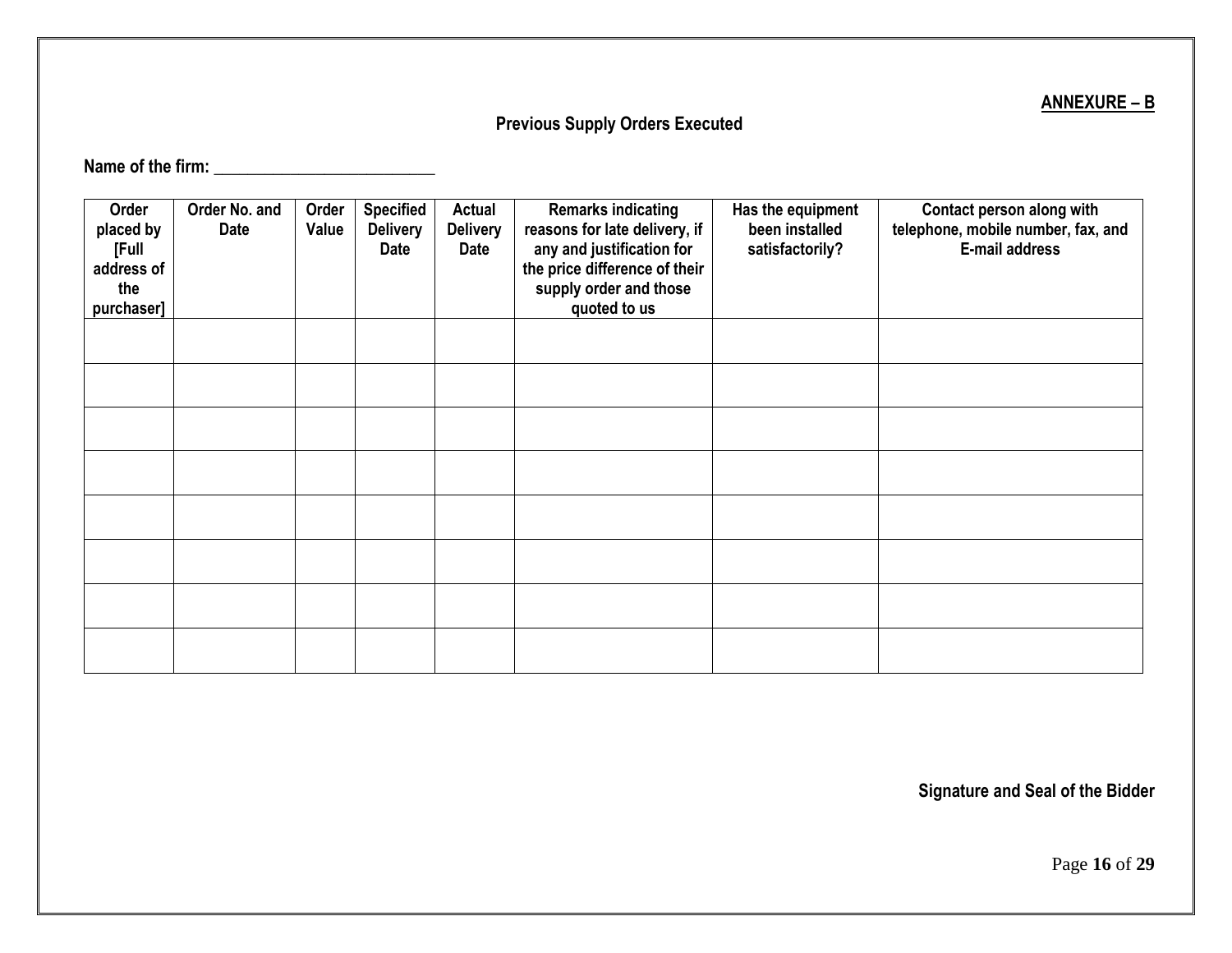## **ANNEXURE – C**

#### **FORMAT OF DECLARATION (To be submitted on Letterhead)**

I / we Mr./Ms. \_\_\_\_\_\_\_\_\_\_\_\_\_\_\_\_\_\_, S/o/ of Mr. \_\_\_\_\_\_\_\_ aged about \_\_\_\_\_\_\_\_\_ years, resident of \_\_\_\_\_\_\_\_\_\_\_\_\_ , working as ---------(designation) for ------------------- (name and address of the bidding agency).

I solemnly affirm and state as under:

- 1. That I am working as ------- /proprietor of the ------ (name of the firm) and authorized to sign this declaration.
- 2. That the firm M/s---- (complete address of the firm) has not abandoned or suspended any contract work of any organization/ department so far/ during the previous five financial years.
- 3. That the firm M/s---- (complete address of the firm) has not been blacklisted/ debarred for competing in tenders by any organization/ department so far/ during the previous five financial years.
- 4. I solemnly confirm that the facts stated above are true and nothing has been concealed.

**Seal and Signature of Bidder**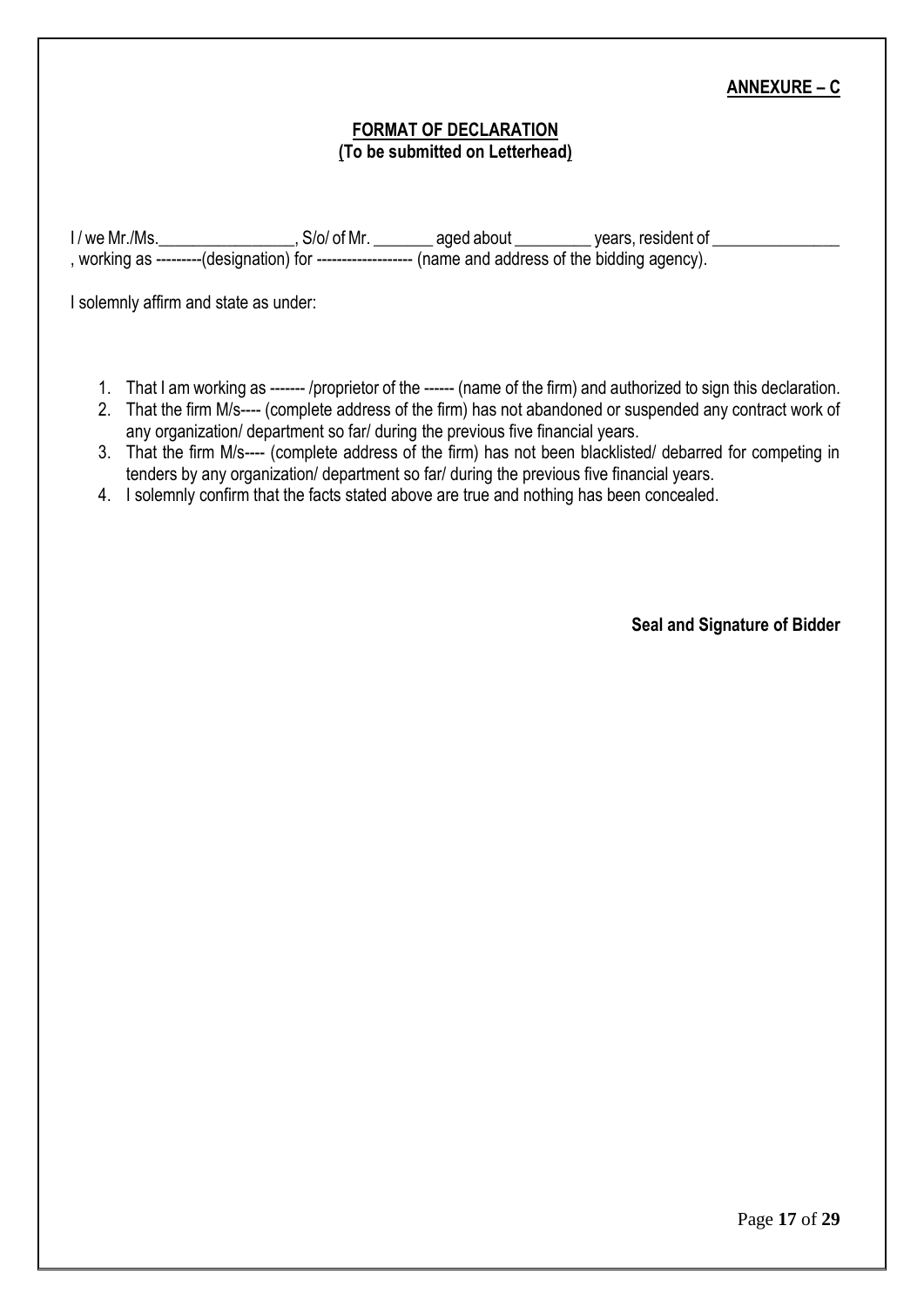#### **Annexure-'D'**

## **INTEGRITY PACT AGREEMENT**

#### *(To be signed by the bidder/ same signatory authorized to sign the relevant contact)*

This Integrity Agreement is made at Surathkal on this ………… day of ………… …20 ………

#### **BETWEEN**

National Institute of Technology Karnataka, Surathkal, an Institute of National Importance (under NIT Act -2007) represented through the Registrar, NITK, Surathkal (hereinafter referred as the **'Buyer',** which expression shall unless repugnant to the meaning or context hereof include its successors and permitted assigns)

#### **AND**

| (Name and Address of the Individual/firm/Company)                                                                             |  |
|-------------------------------------------------------------------------------------------------------------------------------|--|
| and which expression shall unless repugnant to the meaning or context hereof include its succession and permitted<br>assigns) |  |

#### **Preamble**

WHEREAS **NITK Surathkal has** floated the Tender (Tender No------------------------------------------------------------------ -- dated 00-00-2018) (Hereinafter referred to as "Tender/Bid") and intends to award, under laid down organizational procedure, contract for "**Furniture"**

[Hereinafter referred to as the "**Contract**").

AND WHEREAS the Principal/Owner values full compliance with all relevant laws of the land, rules, regulations, economic use of resources and of fairness/transparency in its relation with its Bidder(s) and Contractor(s).

AND WHEREAS to meet the purpose aforesaid both the parties have agreed to enter into this Integrity Agreement (hereinafter referred to as **"Integrity Pact" or "Pact"**), the terms and conditions of which shall also be read as integral part and parcel of the Tender/Bid documents and Contract between the parties.

NOW, THEREFORE, in consideration of mutual covenants contained in this Pact, the parties hereby agree as follows and this witness as under:

#### **Article 1: Commitment of NITK Surathkal**

ii. **NITK Surathkal** commits to take all measures necessary to prevent corruption and to observe the following principles:

Seal and Signature of the bidder Registrar, for NITKSurathkal

Page **18** of **29**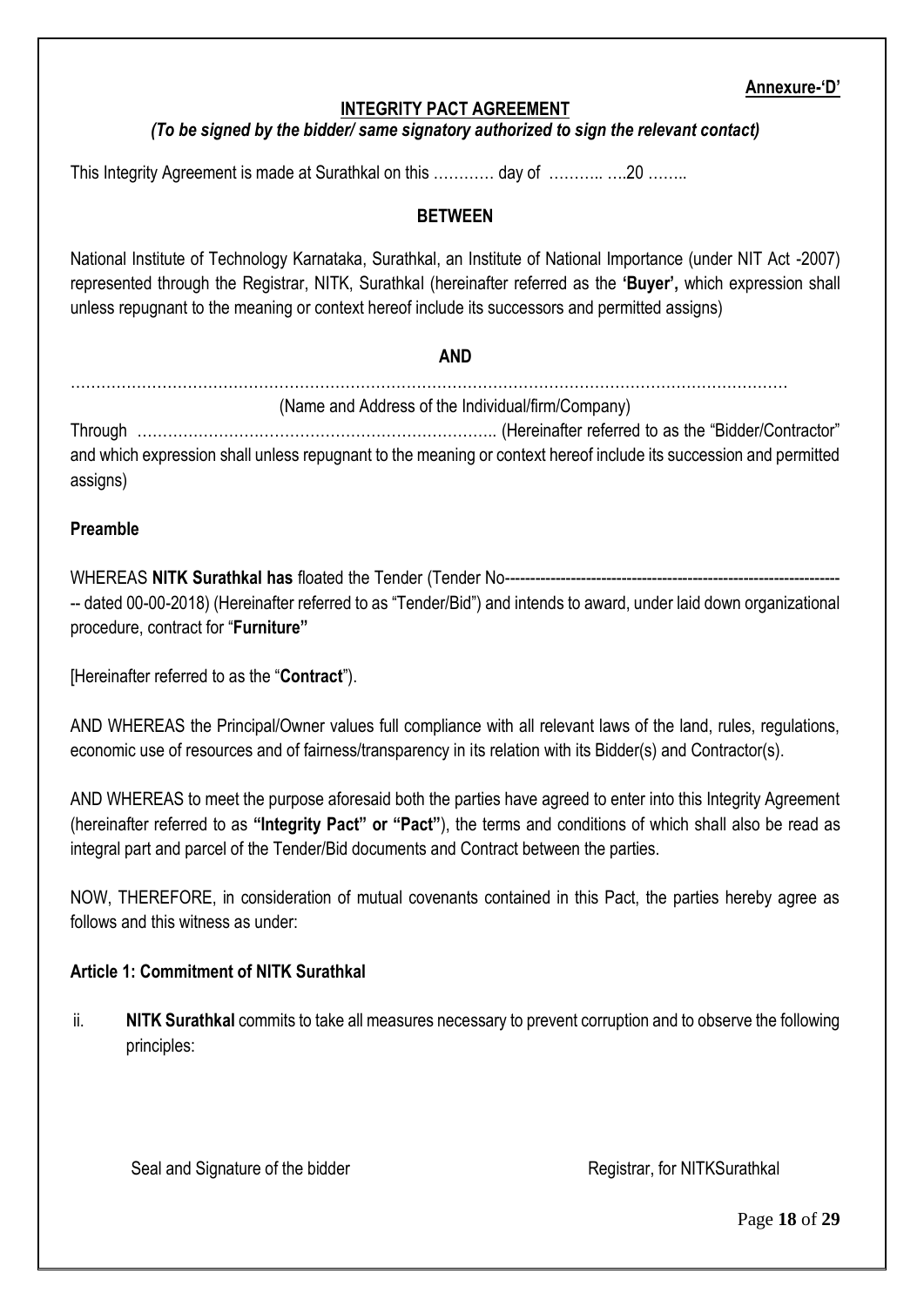- (a) No employee of NITK Surathkal, personally or through any of his/her family members, will in connection with the Tender, or the execution of the Contract, demand, take a promise for or accept, for self or third person, any material or immaterial benefit which the person is not legally entitled to.
- (b) NITK Surathkal will, during the Tender process, treat all Bidder(s) with equity and reason. NITK Surathkal will, in particular, before and during the Tender process, provide to all Bidder(s) the same information and will not provide to any Bidder(s) confidential/additional information through which the Bidder(s) could obtain an advantage in relation to the Tender process or the Contract execution.
- (c) NITK Surathkal shall endeavor to exclude from the Tender process any person, whose conduct in the past has been of biased nature.
- iii. If NITK Surathkal obtains information on the conduct of any of its employee which is a criminal offence under the Indian Penal code (IPC)/Prevention of Corruption Act, 1988 (PC Act) or is in violation of the principles herein mentioned or if there be a substantive suspicion in this regard, NITK Surathkal will inform the Chief Vigilance Officer and in addition can also initiate disciplinary actions as per its internal laid down policies and procedures.

# **Article 2: Commitment of the Bidder(s)/ Contractor(s)**

- 1) It is required that each Bidder/Contractor (including their respective officers, employees and agents) adheres to the highest ethical standers, and report to the Government / Department all suspected acts of **fraud or corruption or Coercion or Collusion** of which it has knowledge or becomes aware, during the tendering process and through the negotiation or award of a contract.
- 2) The Bidder(s)/Contractor(s) commit himself to take measures necessary to prevent corruption. He commits himself to observe the following principles during his participation in the Tender process and during the Contact execution:
	- a. The Bidder(s)/Contractor(s) will not, directly or through any other person or firm, offer, promise or give to any of the Principal/Owner's employees involved in the Tender process or execution of the Contract or to any third person any material or other benefit which he/she is not legally entitled to, in order to obtain in exchange any advantage of any kind whatsoever during the Tender process or during the execution of the Contractor.
	- b. The Bidder(s)/Contractor(s) will not enter with other Bidder(s) into an undisclosed agreement or understanding, whether formal or informal. This applies in particular to prices, specifications, certifications, subsidiary contracts, submission or non-submission of bids or any other actions to restrict competitiveness or to cartelize in the bidding process.
	- c. The Bidder(s)/Contractor(s) will not commit any offense under the relevant IPC/PC Act. Further the Bidder(s)/Contractor(s) will not use improperly, (for the purpose of competition or personal gain), or pass on to others, any information or documents provided by the Principal/Owner as
	- d. part of the business relationship, regarding plans, technical proposals and business details, including information contained or transmitted electronically.

Seal and Signature of the bidder Registrar, for NITKSurathkal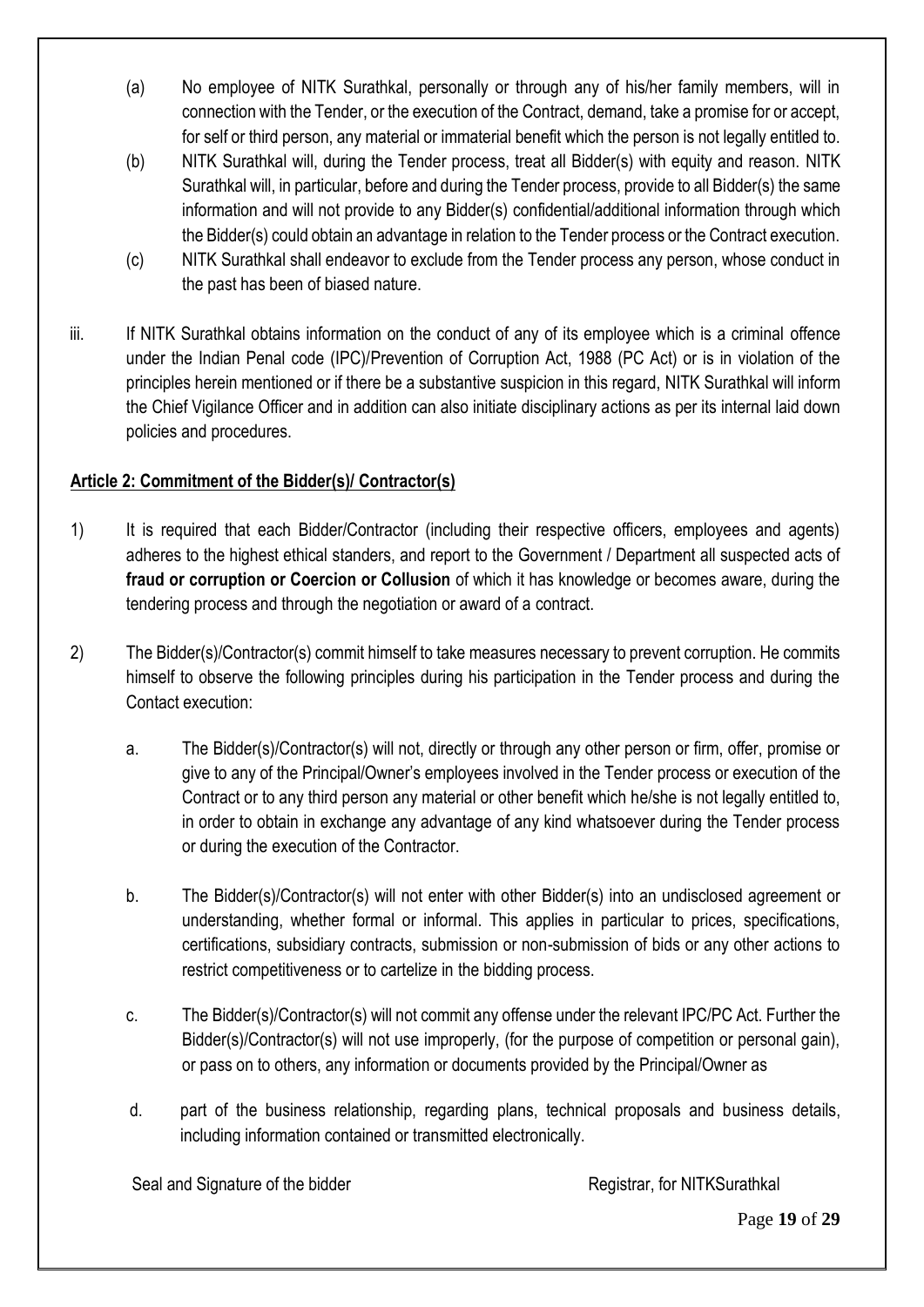- e. The Bidder(s)/Contractor(s) of foreign origin shall disclose the names and address of agents/representatives in India if any. Similarly, Bidder(s)/Contractor(s) of Indian Nationality shall disclose names and address of foreign agents/representatives if any. Either the Indian agent on behalf of the foreign principals or the foreign principal directly could bid in a tender but not both. Further, in cases where an agent participates in a tender on behalf of one manufacturer, he shall not be allowed to quote on behalf of another manufacturer along with the first manufacturer in a subsequent/parallel tender for the same item.
- f. The Bidder(s)/Contractor(s) will, when presenting his bid, disclose any and all payments he has made, is committed to or intends to make to agents, brokers or any other intermediaries in connection with the award of the Contract.
- iv. The Bidder(s)/Contractor(s) will not instigate third persons to commit offenses outlined above or be an accessory to such offenses.
- v. The Bidder(s)/Contractor(s) will not, directly or through any other person or firm indulge in fraudulent practice **means a wilful misrepresentation or omission of facts or submission of fake/forged documents in order to induce public official to act in reliance thereof, with the purpose of obtaining unjust advantage by or causing damage to justified interest of others and/or to influence the procurement process to the detriment of the Government interests.**
- vi. The Bidder(s)/Contractor(s) will not, directly or through any other person or firm use Coercive practices (means the act of obtaining something, compelling an action or influencing a decision through intimidation, there or the use of force directly or indirectly, where potential or actual injury may befall upon a person, his/her reputation or property to influence their participation in the tendering process).

# **Article 3: Consequences of Breach**

Without prejudice to any rights that may be available to NITK Surathkal under law or the Contract or its established policies and laid down procedures, the Principal/Owner shall have the following rights in case of breach of this Integrity Pact by the Bidder(s)/Contractor(s) and the Bidders/Contractor accepts and undertakes to respect and uphold the Principal/Owner's absolute right:

**1)** If the Bidder(s)/Contractor(s), either before awarded or during execution of Contract has committed a transgression through a violation of Article 2 above or in any other form, such as to put his reliability or credibility in question, the Principal/Owner after giving 14 day notice to the contractor shall have powers to disqualify the Bidder(s)/Contractor(s) from the Tender process or terminate/determinate the Contract - if already executed, or exclude the Bidders/Contractor from future contract award processes. The imposition and duration of the exclusion will be determined by the severity of transgression and determined by the Principal/Owner. **Such exclusion may be forever or for a limited period as decided by NITK Surathkal.**

Seal and Signature of the bidder Registrar, for NITKSurathkal

Page **20** of **29**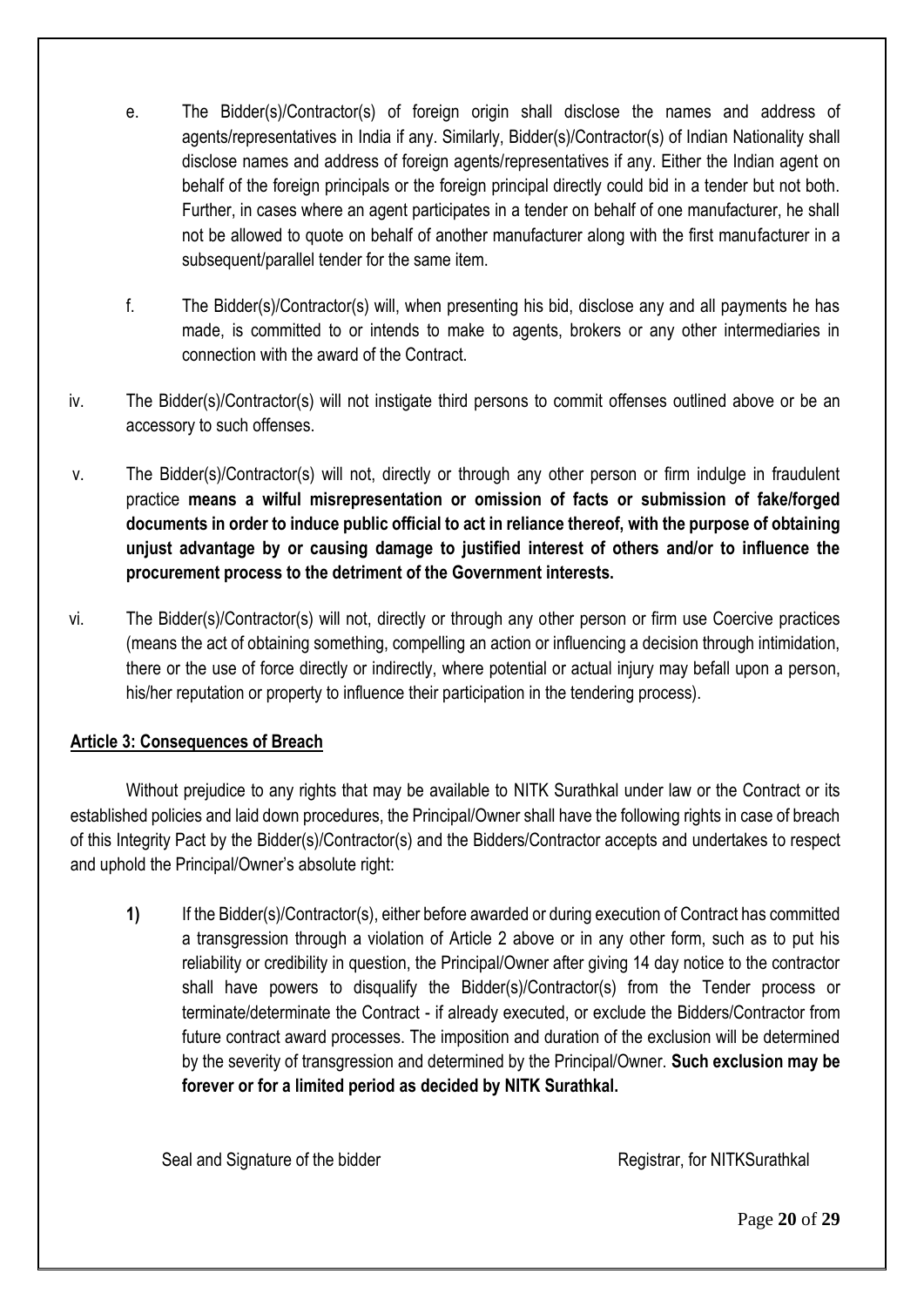- 2) **Forfeiture of EMD/Performance Guarantee/Security Deposit:** If NITK Surathkal has disqualified the Bidder(s) from the tender process prior to the award of the Contract or terminate/determinate the Contract or has accrued the right to terminate/determinate the Contract according to Article 3(1), the Principal/Owner apart from exercising any legal rights that may have accrued to NITK Surathkal, may in its considered opinion forfeit the entire amount of Earnest Money Deposit, Performance Security of the Bidders/Contractor.
- 3) **Criminal Liability**: If NITK Surathkal obtains knowledge of conduct of a Bidder or Contractor, or of an employee or a representative or an associate of a Bidder or Contractor which constitutes corruption within the meaning of Indian Penal code (IPC)/Prevention of Corruption Act, or if the Principal/Owner has substantive suspicion in this regard, NITK Surathkal will inform the same to law enforcing agencies for further investigation.

## **Article 4: Previous Transgression**

- 1) The Bidder declares that no previous transgressions occurred in the last 5 years with any other Company in any country conforming to the anticorruption approach or with Central Government or State Government or any other Central/State Public Enterprises in India that could justify his exclusion from the Tender process.
- 2) If the Bidder makes an incorrect statement on this subject, he can be disqualified from the Tender process or action can be taken for banning of business dealings/ holiday listing of the Bidder/Contractor as deemed fit by the Principal/Owner.
- 3) If the Bidder/Contractor can prove that he has resorted/recouped the damage caused by him and has installed a suitable corruption prevention system, the Principal/Owner may, at its own discretion, revoke the exclusion prematurely.

# **Article: 5 Equal Treatment of all Bidder/Contractors/Subcontractors**

- 1) The Bidder(s)/Contractor(s) undertake(s) to demand from all subcontractors a commitment in conformity with this Integrity Pact. The Bidders/Contractor shall be responsible for any violation(s) of the principles laid down in this agreement/Pact by any of its Sub-contractors/sub-vendors.
- 2) The Principal/Owner will enter into pacts on identical terms as this one with all Bidders and Contractors.
- 3) The Principal/Owner will disqualify Bidders, who do not submit, the duly signed pact between the Principal/Owner and the bidder, along with the Tender or violate its provisions at any stage of the Tender process, from the Tender process.

#### **Article 6: Duration of the Pact**

This Pact begins when both the parties have legally signed it. It expires for the Contractor/Vendor 12

Seal and Signature of the bidder Registrar, for NITKSurathkal

Page **21** of **29**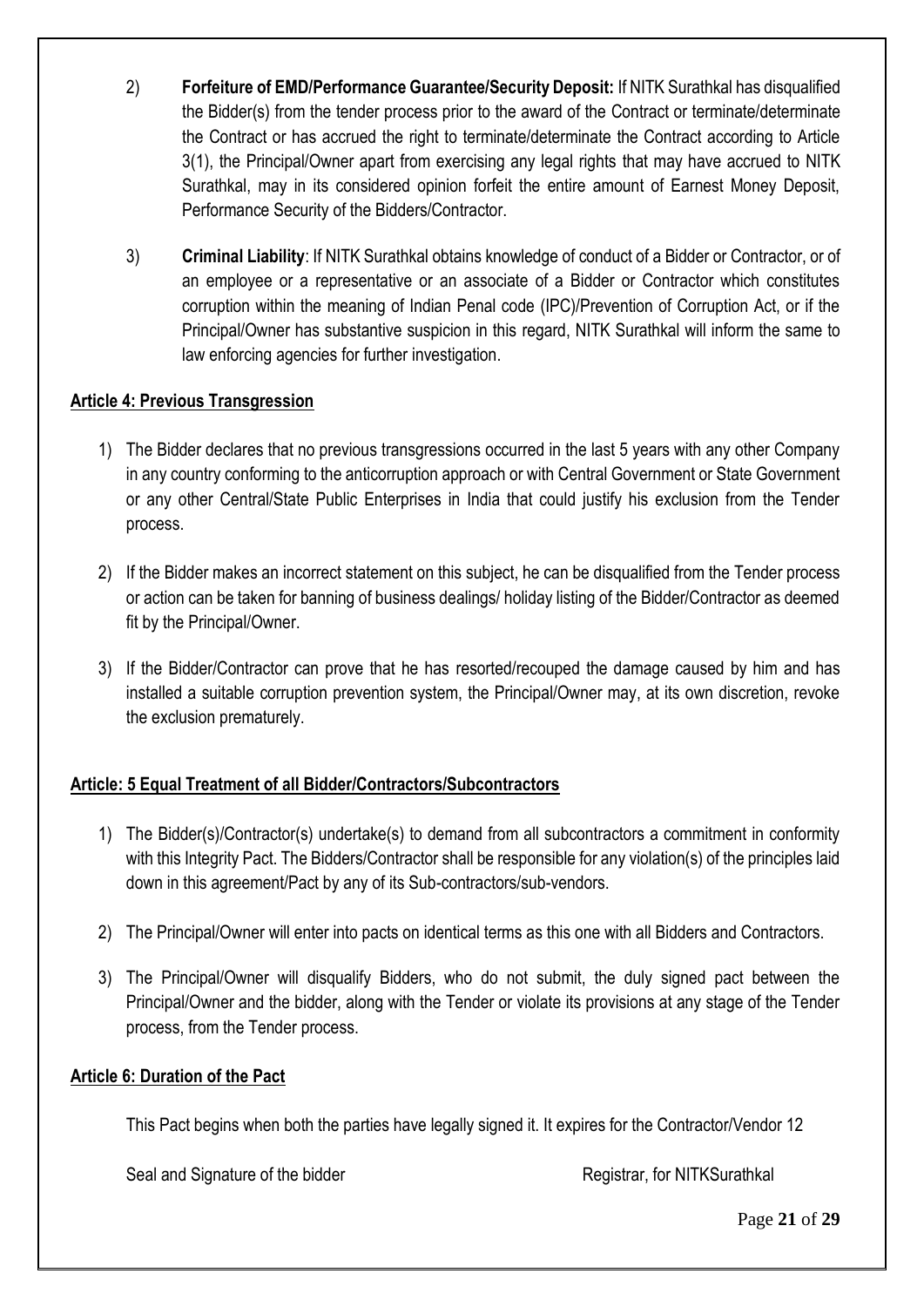months after the completion of work under the contractor or till the continuation of defect liability period, whichever is more and for all other bidders, till the Contract has been awarded.

If any claim is made/lodged during the time, the same shall be binding and continue to be valid despite the lapse of this pacts as specified above, under it is discharged/determined by the Competent Authority of NITK, Surathkal.

## **Article 7: Other Provisions**

- 1) This Pact is subject to Indian Law, place of performance and jurisdiction is **Mangaluru**, the Headquarters of NITK Surathkal, who has floated the Tender.
- 2) Changes and supplements need to be made in writing. Side agreements have not been made.
- 3) If the Contractor is a partnership or a consortium, this Pact must be signed by all the partners or by one or more partner holding power of attorney signed by all partners and consortium members. In case of a Company, the Pact must be signed by a representative duly authorized by board resolution.
- 4) Should one or several provisions of this Pact turn out to be invalid; the remainder of this Pact remains valid. In this case, the parties will strive to come to an agreement to their original intensions.
- 5) It is agreed on term and condition that any dispute or difference arising between the parties with regard to the terms of this Integrity Agreement / Pact, any action was taken by the Owner/Principal in accordance with this **Integrity Agreement / Pact or interpretation thereof shall not be subject to arbitration.**

# **Article 8: LEGAL AND PRIOR RIGHTS**

All rights and remedies of the parties hereto shall be in addition to all the other legal rights and remedies belonging to such parties under the Contract/ or law and the same shall be deemed to be cumulative and not alternative to such legal rights and remedies aforesaid. For the sake of brevity, both the Parties agree that this Integrity Pact will have precedence over the Tender/Contract documents with regard any of the provisions covered under this Integrity Pact.

IN WITNESS WHEREOF the parties have signed and executed this Integrity Pact at the place and date first above mentioned in the presence of following witnesses:

WITNESSES:

…………………………………………………………….. …………………………………………….. (For and on behalf of NITK Surathkal) (For and on behalf of bidder/ contractor)

1. ……………………………………. (Signature, name, and address)

 $2\overline{a}$ 

(Signature, name, and address) Place: Surathkal. Dated: 2007. 2008. 2009. 2009. 2012. 2014. 2016. 2017. 2018. 2018. 2019. 2018. 2019. 2018. 2019. 2019. 2019. 2019. 2019. 2019. 2019. 2019. 2019. 2019. 2019. 2019. 2019. 2019. 2019. 2019. 2019. 2019. 2019.

Page **22** of **29**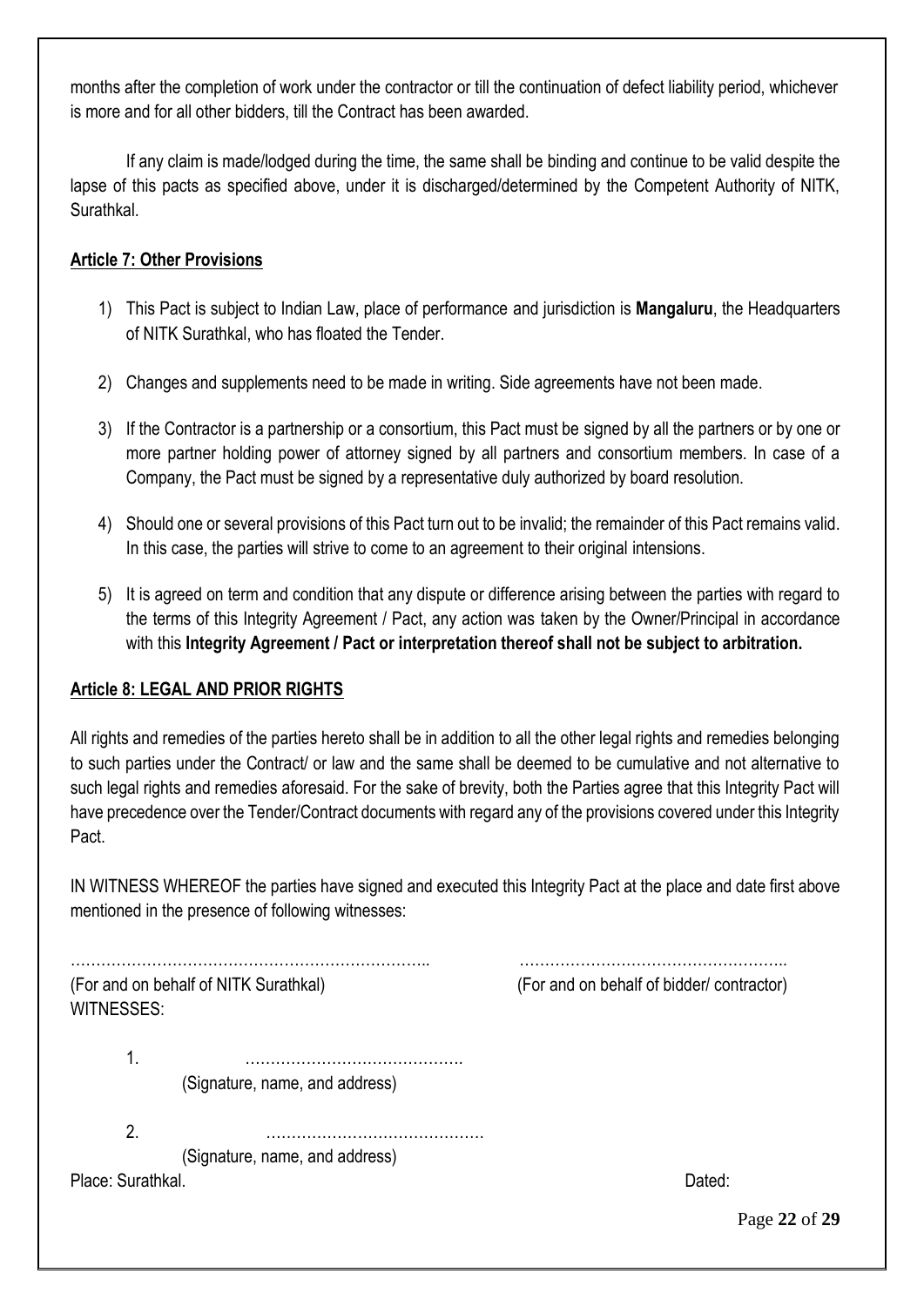#### **Annexure - E**

#### **Format for Bank Account details of the bidder**

| Name of the account holder (bidder) |  |
|-------------------------------------|--|
| Complete address                    |  |
| Contact number                      |  |
| <b>Email address</b>                |  |

#### Bank Account details:

| Bank name                           |  |
|-------------------------------------|--|
| Branch name                         |  |
| MICR number                         |  |
| Account type                        |  |
| <b>Account Number</b>               |  |
| Please re-type Account number again |  |
| IFSC code of the Bank               |  |

I hereby declare that the particulars given above are correct and complete. If the transaction is delayed or not effected at all for reasons of incomplete or incorrect information, I would not hold the Institute responsible for this.

I have read the option invitation letter and agree to discharge responsibility expected of me as a participant under the scheme.

Seal and signature of the bidder.

#### **Certification from the banker:**

Certified that the particulars furnished above are correct as per our records.

Seal and signature of the authorized officer of the bank.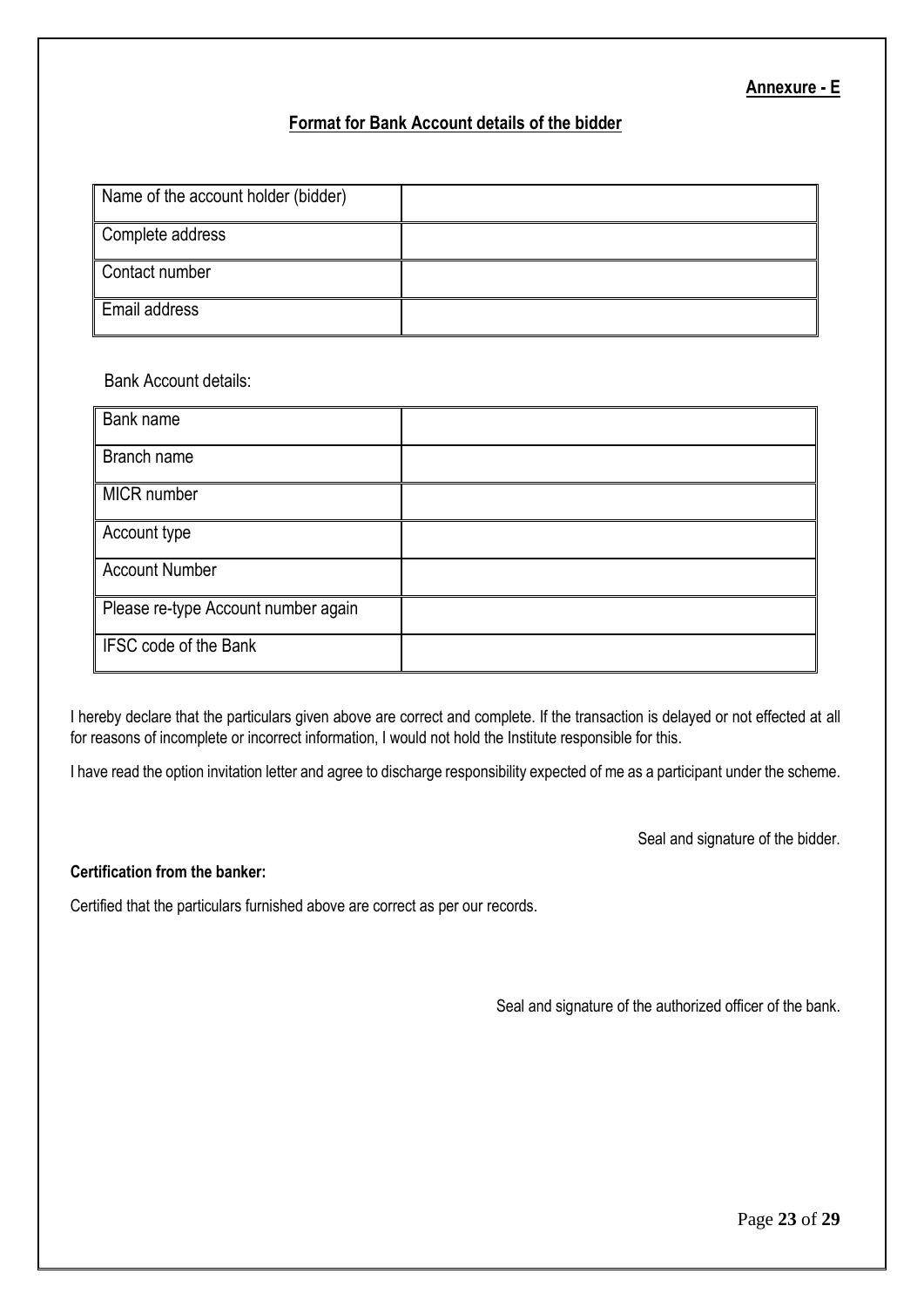#### **ANNEXURE - F**

#### **FORMAT FOR PERFORMANCE GUARANTEE BOND**

**(To be typed on Non-judicial stamp paper of the value of Indian Rupees of One Hundred)** (TO BE ESTABLISHED THROUGH ANY OF THE NATIONAL BANKS (WHETHER SITUATED AT MANGALORE OR OUTSTATION) WITH A CLAUSE TO ENFORCE THE SAME ON THEIR LOCAL BRANCH AT MANGALORE OR ANY SCHEDULED BANK (OTHER THAN NATIONALISED BANK) SITUATED AT MANGALORE. BONDS ISSUED BY CO-OPERATIVE BANKS ARE NOT ACCEPTED.)

To, Registrar, National Institute of Technology Karnataka, Srinivasnagar P.O., Surathkal Mangalore – 575025

#### *LETTER OF GUARANTEE*

WHEREAS National Institute of Technology Karnataka (Buyer) have invited Tenders vide Tender No............................... Dt. ............................. for purchase of ........................................................ AND WHEREAS the said tender document requires that any eligible successful tenderer (seller) wishing to supply the equipment / machinery, etc. in response thereto shall establish an irrevocable Performance Guarantee Bond in favour of **"Registrar, National Institute of Technology Karnataka, Surathkal"** in the form of Bank Guarantee for Rs ................................ (**10% (ten percent) of the purchase value**) and valid till **one year or upto warranty period whichever is later** from the date of issue of Performance Guarantee Bond may be submitted within 30 (Thirty) days from the date of Order Acknowledgement as a successful bidder.

NOW THIS BANK HEREBY GUARANTEES that in the event of the said tenderer (seller) failing to abide by any of the conditions referred in tender document / purchase order / performance of the equipment / machinery, etc. this Bank shall pay to National Institute of Technology Karnataka, Surathkal on demand and without protest or demur Rs ........................ (Rupees......................................).

This Bank further agrees that the decision of National Institute of Technology Karnataka, Surathkal (Buyer) as to whether the said Tenderer (Seller) has committed a breach of any of the conditions referred in tender document/purchase order shall be final and binding.

We, .................................................. (name of the Bank & branch) hereby further agree that the Guarantee herein contained shall not be affected by any change in the constitution of the Tenderer (Seller) and/ or National Institute of Technology Karnataka, Surathkal (Buyer).

#### **Notwithstanding anything contained herein:**

1. Our liability under this Bank Guarantee shall not exceed Rs. ......................... (Indian Rupees ..................................... only).

2. This Bank Guarantee shall be valid up to ..........................(date) and

3. We are liable to pay the guaranteed amount or any part thereof under this bank guarantee only and only if National Institute of Technology Karnataka (NITK) Surathkal serve upon us a written claim or demand on or before ..........................(date).

This Bank further agrees that the claims if any, against this Bank Guarantee, shall be enforceable at our branch office at ........................................ situated at .............................. (Address of local branch).

Yours truly, Signature and seal of the guarantor: Name of Bank & Address: Date:

**Instruction to Bank:** Bank should note that on expiry of Bond Period, the Original Bond will not be returned to the Bank. Bank is requested to take appropriate necessary action on or after expiry of bond period.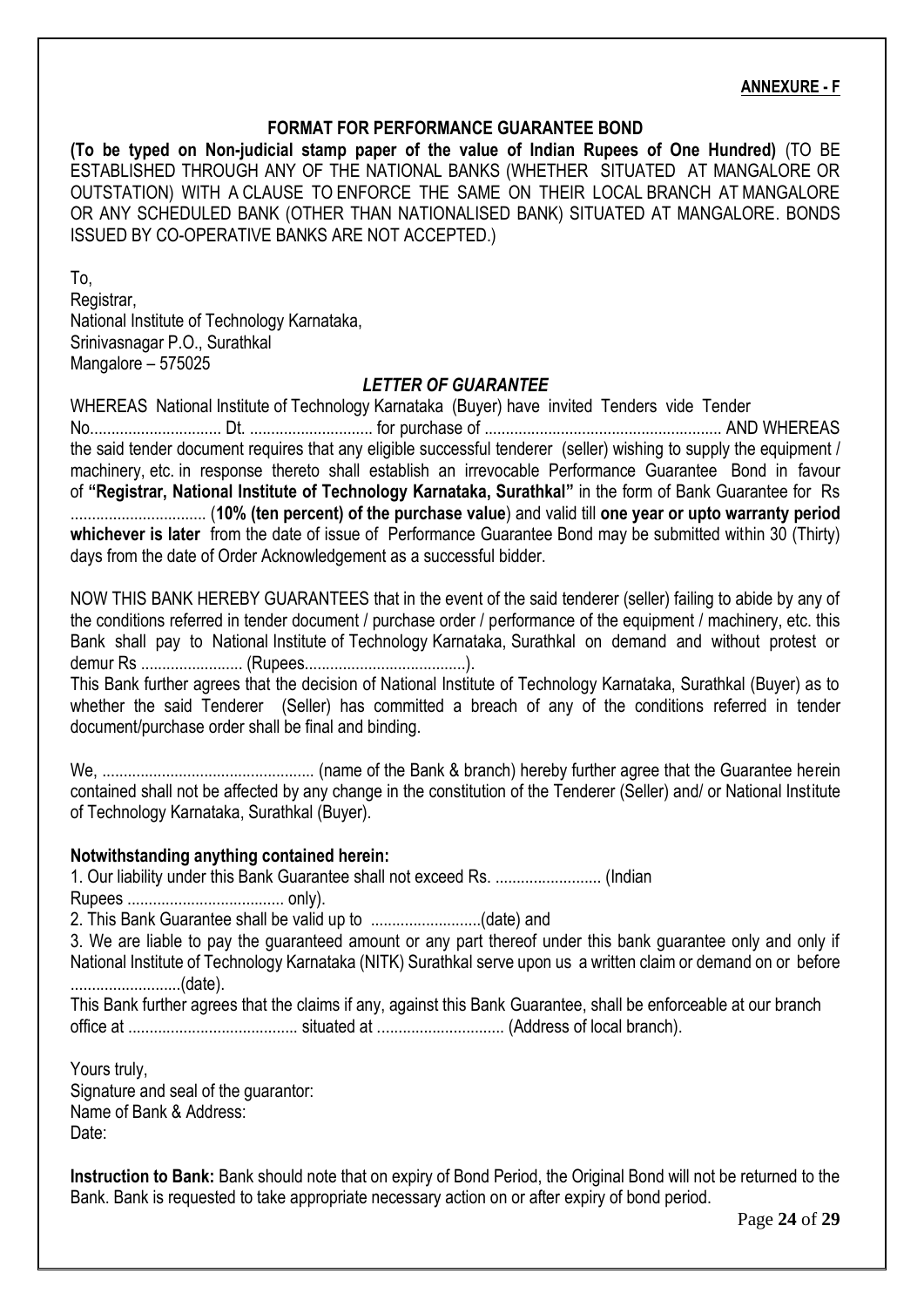#### **FORMAT FOR EARNEST MONEY DEPOSIT / BID BOND ANNEXURE -G**

#### **(To be typed on Non-judicial stamp paper of value Indian Rupees One Hundred)**

(TO BE ESTABLISHED THROUGH ANY OF THE NATIONAL BANKS (WHETHER SITUATED AT MANGALORE OR OUTSTATION) WITH A CLAUSE TO ENFORCE THE SAME ON THEIR LOCAL BRANCH AT MANGALORE OR ANY SCHEDULED BANK (OTHER THAN NATIONALISED BANK) SITUATED AT MANGALORE. BONDS ISSUED BY CO-OPERATIVE BANKS ARE NOT ACCEPTED)

#### LETTER OF GUARANTEE

#### To

Registrar, National Institute of Technology Karnataka, Srinivasnagar P.O., Surathkal Mangalore – 575025

| against Earnest Money Deposit for an amount of Rs.  (Rupees) valid up to (180 |  |
|-------------------------------------------------------------------------------|--|
| days from the date of                                                         |  |

**issue of Bank Guarantee)**, is required to be submitted by the bidder as a condition precedent for participating in the said bid, which amount is liable to be forfeited by the Purchaser on (1) the withdrawal or revision of the offer by the bidder within the validity period, (2) Non acceptance of the Letter of Indent / Purchase order by the Bidder when issued within the validity period, (3) failure to execute the contract as per contractual terms and condition with in the contractual delivery period and (4) on the happening of any contingencies mentioned in the bid documents.

#### **During the validity of this Bank Guarantee :**

We, ….......................(Bank name) having the registered Office at ..................................guarantee and undertake to pay immediately on first demand by NITK Surathkal, an amount of Rs........................... (Rupees. ) without any reservation, protest, demur and recourse. Any such demand made by the NITK Surathkal shall be conclusive and recourse. Any such demand made by the purchaser shall be binding on the Bank irrespective of any dispute or difference raised by the Bidder.

The Guarantee shall be irrevocable and shall remain valid up to .......................(180 days from the date of issue of Bank Guarantee) If any further extension is required, the same shall be extended to such required period on receiving instruction from the Bidder, on whose behalf the is Guarantee is issued.

#### **Notwithstanding anything contained herein :**

- \* Our liability under this Bank Guarantee shall not exceed Rs.................... (Rupees....................)
- ⁎ This Bank Guarantee shall be valid up to....................................................................(date).
- ⁎ We are liable to pay the guaranteed amount or any part thereof under this Bank Guarantee Only and only if you serve upon us a written claimor before..........................(date).

This Bank further agrees that the claims if any, against this Bank Guarantee shall be enforceable at our branch office at ........................................ situated at .......................................(Address of local branch).

#### **Yours truly,**

Signature and seal of the guarantor: Name of Bank: Address: Date:

**Instruction to Bank:** Bank should note that on expiry of Bond Period, the Original Bond will not be returned to the Bank. Bank is requested to take appropriate necessary action on or after expiry of bond period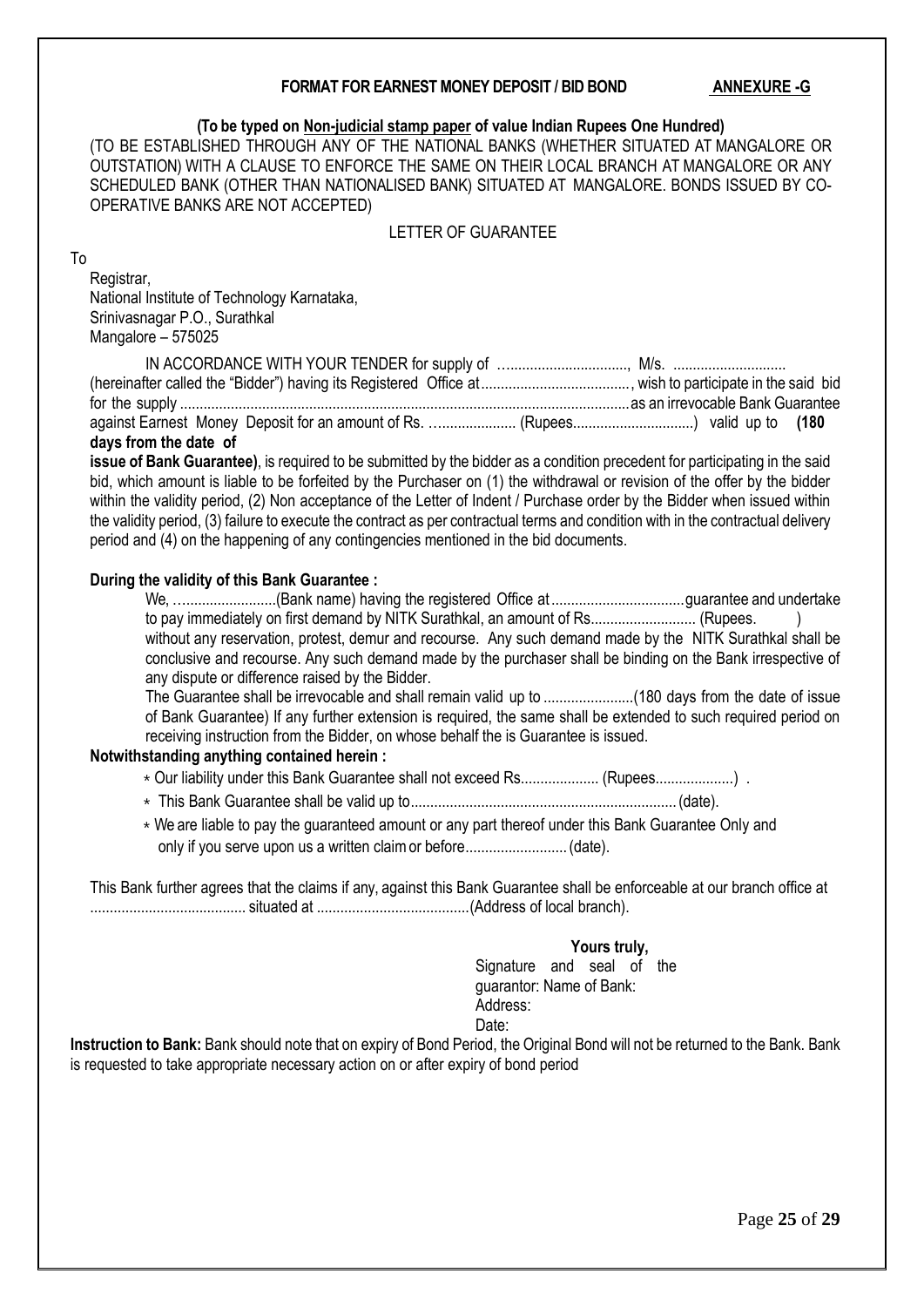### **Detailed Technical Specifications**

#### **PROTON TRANSFER REACTION- TIME-OF-FLIGHT MASS SPECTROMETER (PTR-TOF-MS) – QTY 01 SET**

#### Technical Specifications:

- 1. System should perform VOC measurements based on hydronium reagent ion chemical Ionization mass spectrometry and have high mass and temporal resolution*.*
- 2. System should produce hydronium ions (at > 99% purity in output flow of ion source) based on hollow cathode discharge, with provision to heat the ion source from 50-100 degree Celsius and regulate at set point. The system must be quoted with switchable reagent ion accessory to use alternative ions, namely Kr+, NO+,  $O<sub>2</sub>$ + etc. in addition to H<sub>3</sub>O+ ions. so that inorganic compounds like  $CH_4$ ,  $CO, CO_2$ ,  $NO_2$ ,  $SO_2$  can also be detected and quantified using a single instrument.
- 3. Reaction chamber of system should be a drift tube type and should be heated in the range of 40-120 °C
- 4. Time of flight analyzer should employ orthogonal extraction and be optimized for maximum resolution and sensitivity.
- 5. System should have an inlet system optimized for response time, made of inert material (e.g. Teflon and/or PEEK) and fully heated so that there are no cold spots where condensation of sample gas vapors can occur.
- 6. The inlet system should have a heated tubing that is at least 1 m long, with adjustable Temperature set points in the range of 40- 150 °C.
- 7. Sample inlet flow should be regulated and adjustable 100ml/min to 800mL/min (temperature corrected). The system should have built in calibration mode with additional flow controllers to mix/dilute calibration gas and Zero air. Calibration gas and Zero air have to be connected to instrument from external cylinder.
- 8. Windows based embedded computer with Touch screen controller and display for following parameters:
	- a. Pressures
	- b. Voltages
	- c. pressure controller
	- d. flow controller
	- e. temperatures
	- f. turbo pump parameters
- 9. System should have a mass resolution better than 1500 (m/Δm) (FWHM) for benzene and higher molecular weight compounds, that is for  $m/z > 60$ .

Page **26** of **29**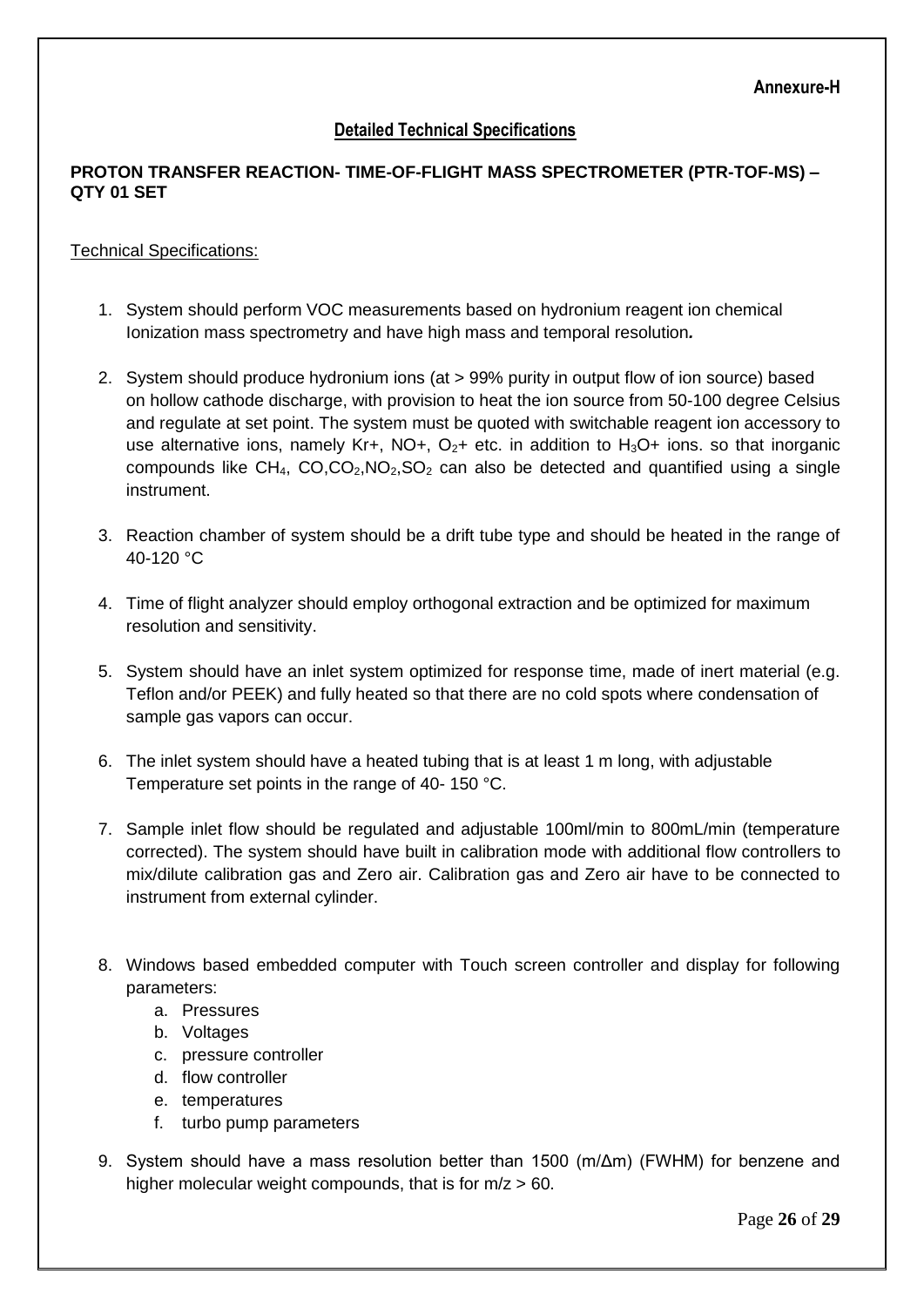#### **Sensitivity:**

 m/z 79 > 40 cps/ppbv; @1500 (m/Δm) (FWHM) m/z 181 > 100 cps/ppbv;@ 1500 (m/Δm) (FWHM)

LOD for  $m/z$  181 (Trichlorobenzene<sup>180</sup>) < 10 ppty (averaged over 1 min)

#### **Response time** < 100 ms

- 10. System should internationally recognized certification for electrical safety features and be free of electromagnetic interferences from air conditioner capacitors and standard appliances (e.g. mobile phones) by incorporation of electromagnetic shield for susceptible components. The vendor should submit the peer reviewed publications and also confirm that system is being operate in moving vehicle/aircraft/ship with relevant supporting documents. The after sales support is must and the Indian counter part of the manufacturer should have at least 4 years hands on experience with PTR-TOF-MS
- 11. System should be quoted with 36 months warranty covering all major instrument Components including pumps.
- 12. PTR-TOF-MS Installation and operation training schedule on site should be for a minimum of 5 days including advanced software use.
- 13. PTR-TOF-MS system should have in built permeation device for mass-scale calibration.
- 14. The instrument should be quoted with,
	- consumables required for 5 years. reusable flight case for easy and safe transport of the instrument availability of training courses and user meetings availability of local India based sales and support force availability of manufacturer's online support access to instrument for diagnostics and optimization purposes via TeamViewer software confirmed use of manufacturer's instrument use aboard research aircraft
- 15. System must be quoted with a 5 year AMC post the 36-month warranty period mentioning the number of preventive maintenance visit

#### **AS the system will be used for different customized applications and commercial sample testing in near future depending upon the requirement, it should be able to upgrade with following items and they should be quoted as optional items:**

- 1. System should be able to resolve isobaric organic ions (e.g. isomers of xylene) through additional built in GC with fast heating rate 1200degC/min & cooling rate should be 600degC/min which does not affect normal mode of operation when inactive.
- 2. System should be equipped with multiport valve to sample gas streams from 8 different inlets and software control tool for valve switching should be included in the general software control.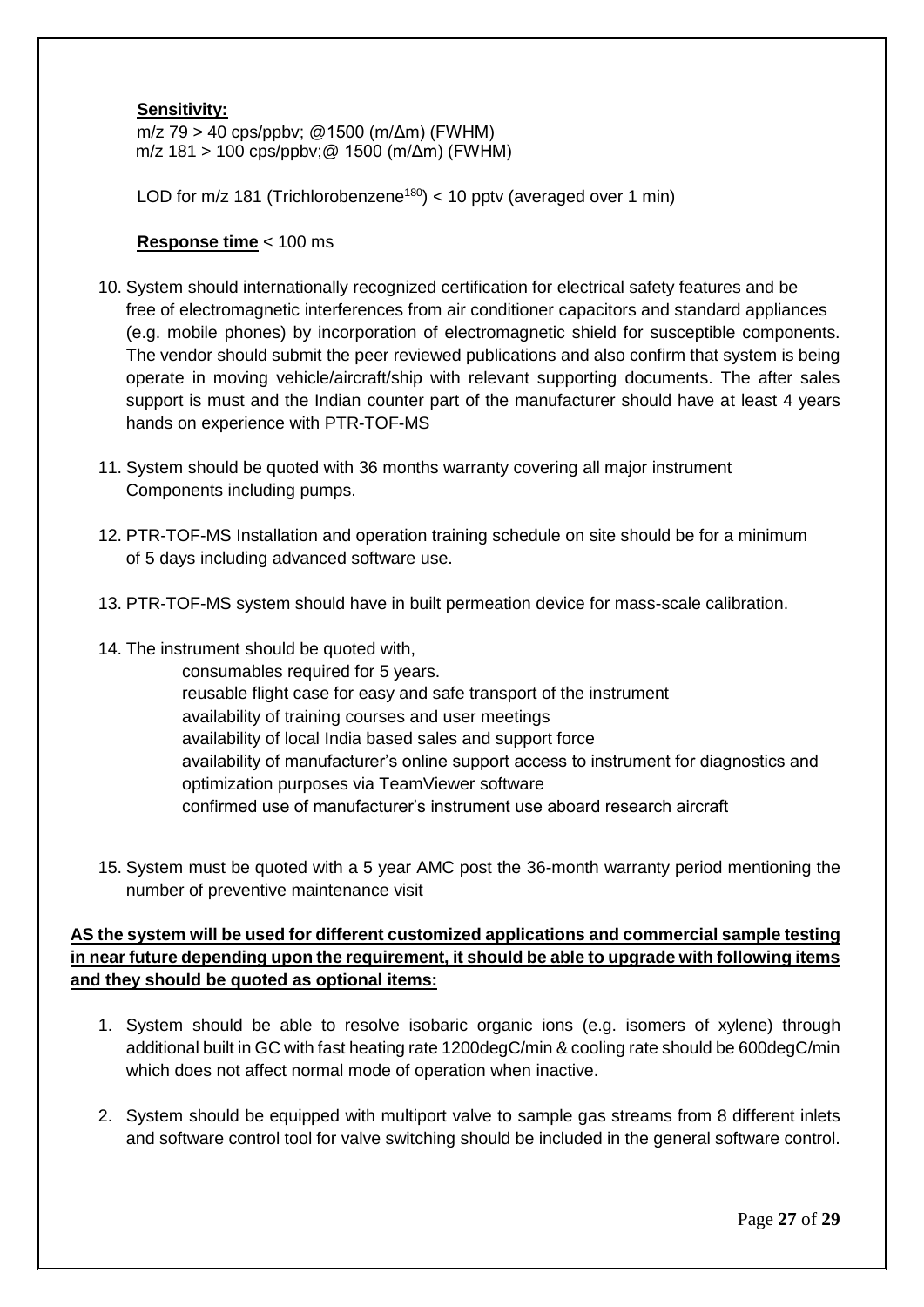- 3. Nose Space Air sampling: heated device for efficient real-time collection of nose space air samples which can be connected to inlet of the system for analysis of food, flavor, and aroma compounds.
- 4. Buffered End Tidal breath sampling inlet for real time breath analysis. The buffer tube should be made of inert material and it should be controllable temp should be 90DegC. It should have package of disposable mouthpieces.
- 5. System should be quoted with Liquid Calibration unit to facilitate the calibration of PTR-MS with Gas as well as liquid standards. The calibration unit should have two liquid ports and two gas ports with digital mass flow controllers for dilution flow. In the liquid ports, either two liquid calibration solution can be used OR total 2nd port can be used to keep the total humidity constant to facilitate calibration in high humid areas. There should also be evaporation chamber heatable to 100 Deg C and high performance nebulizer to for efficient evaporation. System should be supplied with a certified VOC Calibration gas standards as per TO-15 in Silicon coated SS canister for easy transportation with instruments and Calibration unit.
- 6. The system should also be quoted with Automated Measurement and Data Evaluation software package for automated monitoring of a complex set of compounds particularly used in Semiconductor industry/clean room applications. It should include pre-programmed compounds set for analysis. The software should help to automatically detect, identify and quantify selected substances, and not just display a mass spectrum. It should help for Automated Measurement & Industrial monitoring solution
- 7. The instrument should be quoted with a commercial vehicle to mount PTR-MS to carryout remote analysis for outdoor locations. The vehicle should also equipped with suitable inlet hose for indoor testing at malls or other locations such as chemical producers, power plants, petroleum refineries, etc., to measure VOC sources on site as well as record emissions from motor vehicles that change on a daily basis.